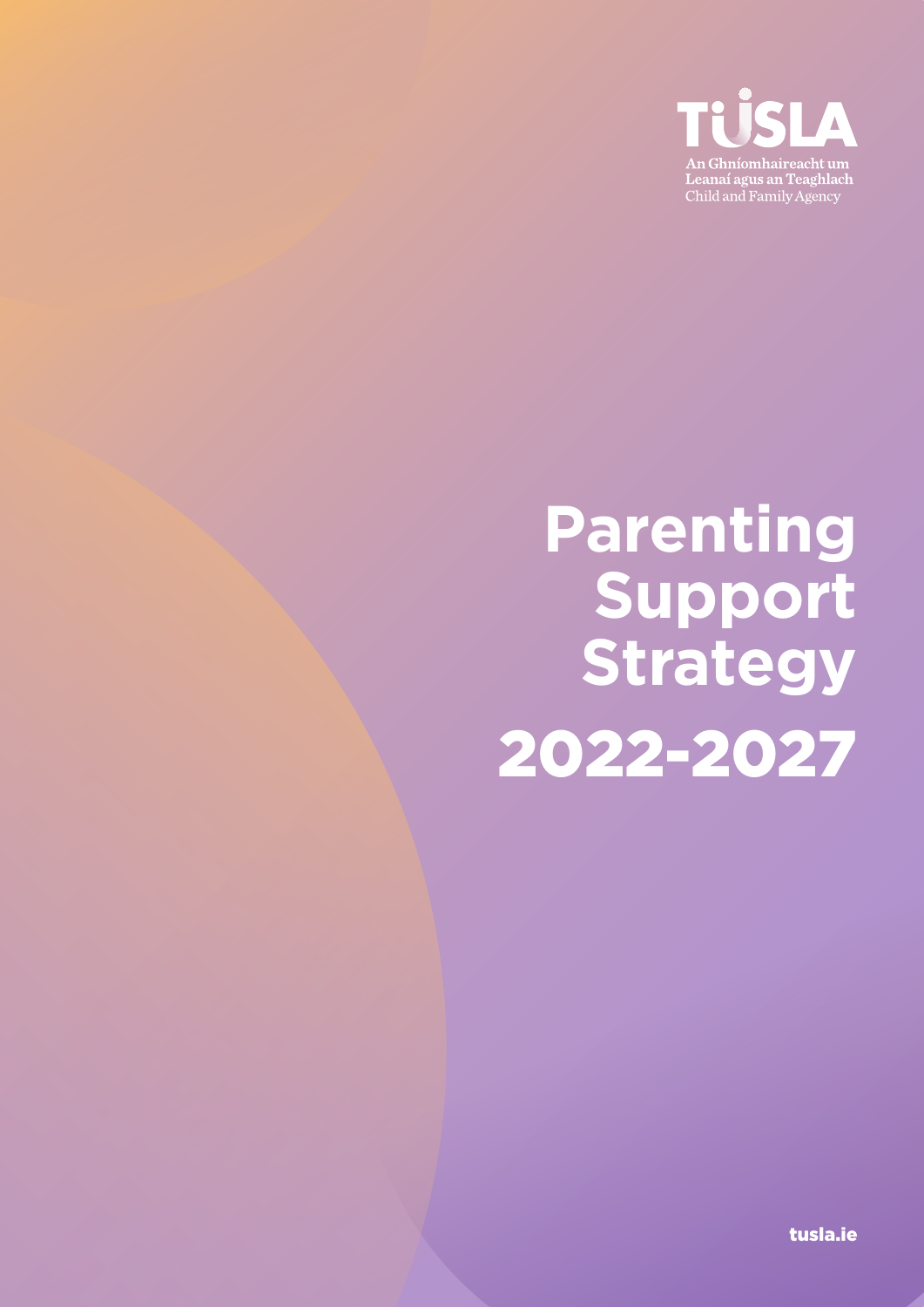

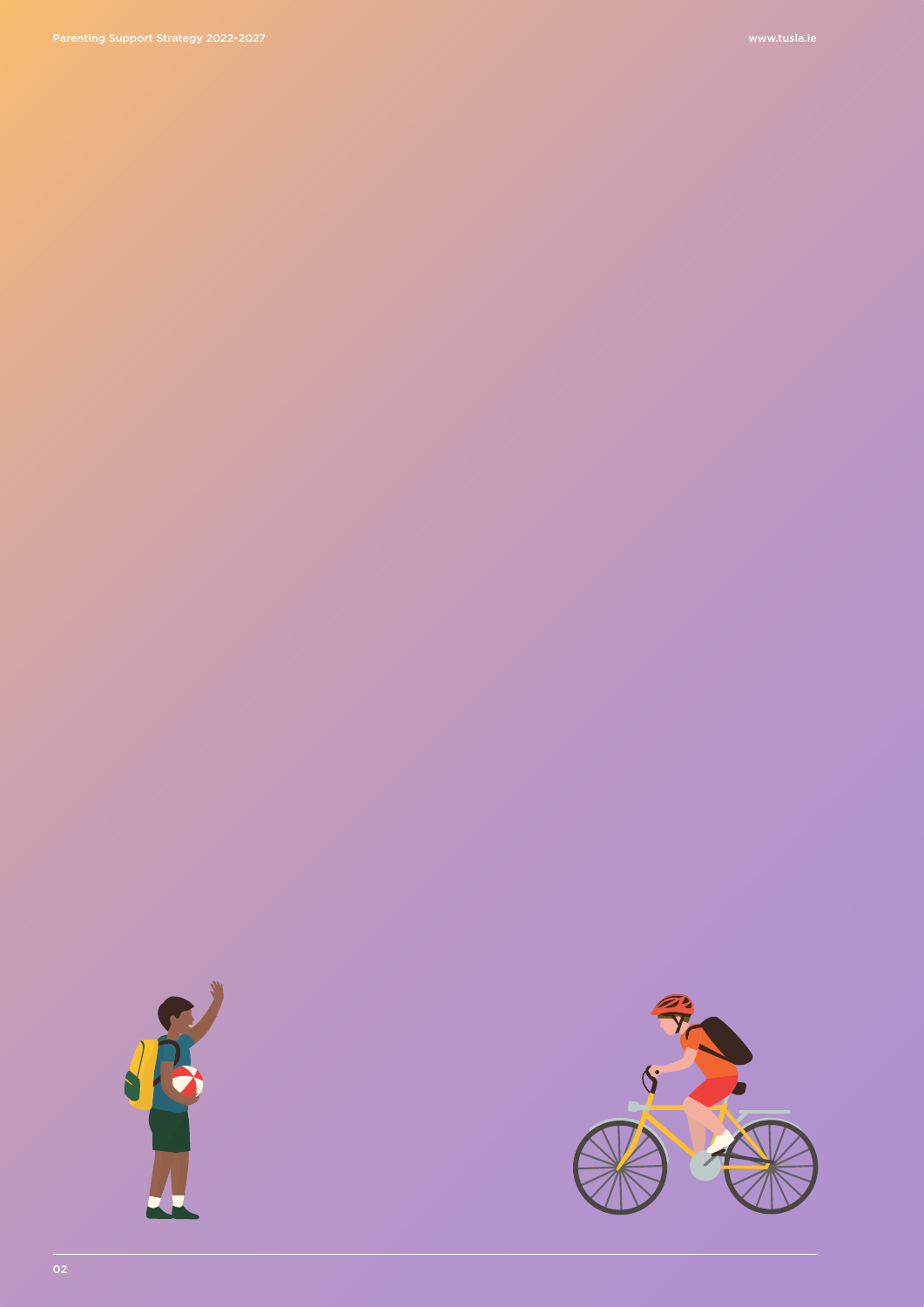## Contents

| Foreword                                                         |    |
|------------------------------------------------------------------|----|
| About this Document                                              | OG |
| Parts of this Parenting Strategy document                        | OC |
| Part 1: Background and context                                   | 10 |
| Part 2: Research behind this Strategy                            | 16 |
| Part 3: The Strategy (goals and strategic actions)               | 20 |
| Part 4: Implementation plans (the how of achieving our strategy) | 32 |
| Acknowledgements                                                 | 33 |
| References                                                       |    |

## List of abbreviations

| Department of Children, Equality, Disability, Integration and Youth |
|---------------------------------------------------------------------|
|                                                                     |
|                                                                     |
|                                                                     |
| Children and Young Peoples Services Committee                       |
|                                                                     |
|                                                                     |
|                                                                     |
| Prevention, Partnership and Family Support                          |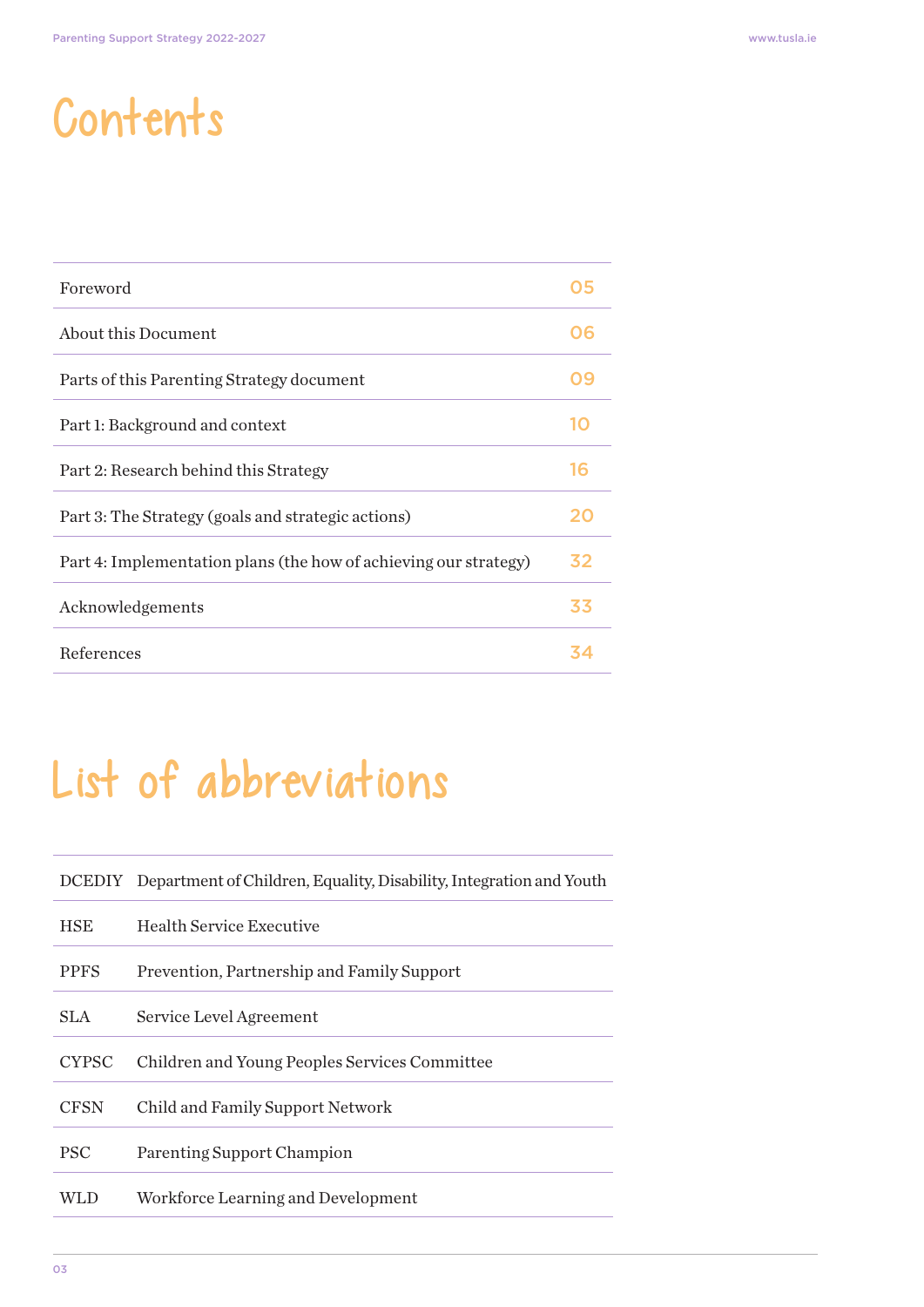### **Tusla's VISION** for Parenting Support

Parenting support will be available for all parents, when and where it is needed **helping them with any challenges** they face.

To provide the necessary resources and supports to achieve **better outcomes** for children, young people and their families.

**Tusla's MISSION** for Parenting Support

**Tusla's AIM** for Parenting Support

To support parents by building on their strengths, giving them choice, and helping them to identify solutions that will **work for them.**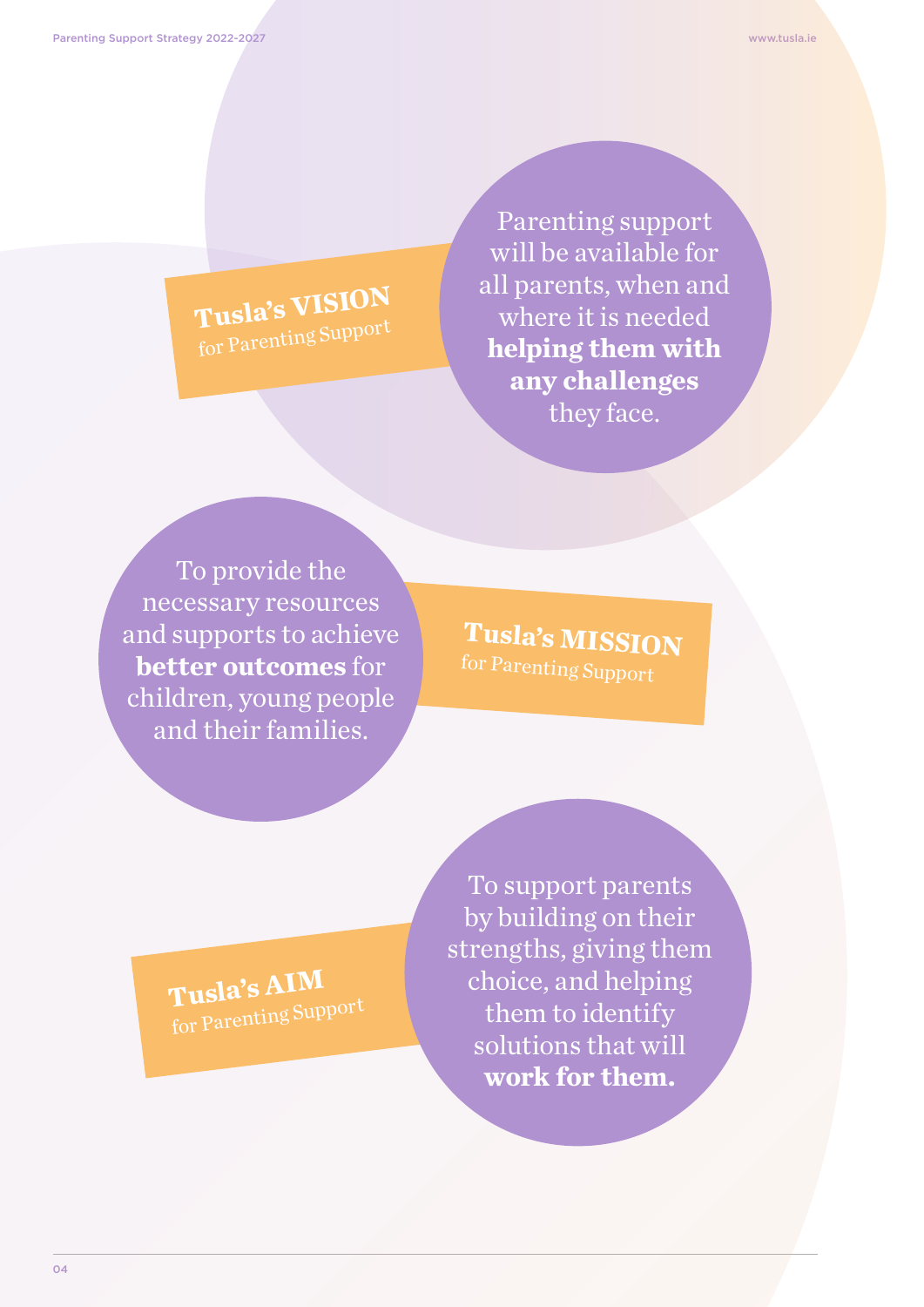### Foreword

Supporting parents and those in a parenting role is an integral part of how Tusla delivers services to children, families and communities. In 2013, Tusla's first Parenting Support Strategy, Investing in Families: Supporting Parents to Improve Outcomes for Children, was launched. Today, this new Parenting Support Strategy is underpinned by a programme of work on parenting support that has been undertaken since the launch of the first strategy in 2013, including the development of the Parenting24seven website, the Parenting Support Champions initiative, and the Parental Participation Toolkit and Seed Funding.

A key focus of this new strategy is to ensure its alignment with the National Model of Parenting Support Services under the Department of Children Equality Diversity Integration and Youth. This recently launched model aims to develop a more coherent and strategic approach to the development and delivery of parenting support services so that all parents can access the support they need when they need it.

The Parenting Support Strategy 2022- 2027 is built upon a foundation of research, commissioned by Tusla, and undertaken by the UNESCO Child and Family Research Centre, to guide its development. Throughout the development of the strategy, the voices of stakeholders have been heard – over 650 Tusla staff, 200 stakeholders from community and voluntary services, and over 30 parents have contributed their experiences and have told us what they need from us in the future to support them.

Under this new strategy, the Agency is committing to a programme of work that includes training and quality assurance to further embed parenting support and parenting participatory practice within the organisation. It will require from individual practitioners a commitment to personal development, reflective practice, openness to learning and growth, and dialogue with colleagues and service users.

Supports for children, parents and families are only possible through collaborative interagency working to deliver services that meet their ongoing needs. The focus of this strategy is to support, nurture and celebrate the Agency's commitment, and that of our partners, to supporting parents and those in a parenting role.

Toure floor

Bernard Gloster **CEO**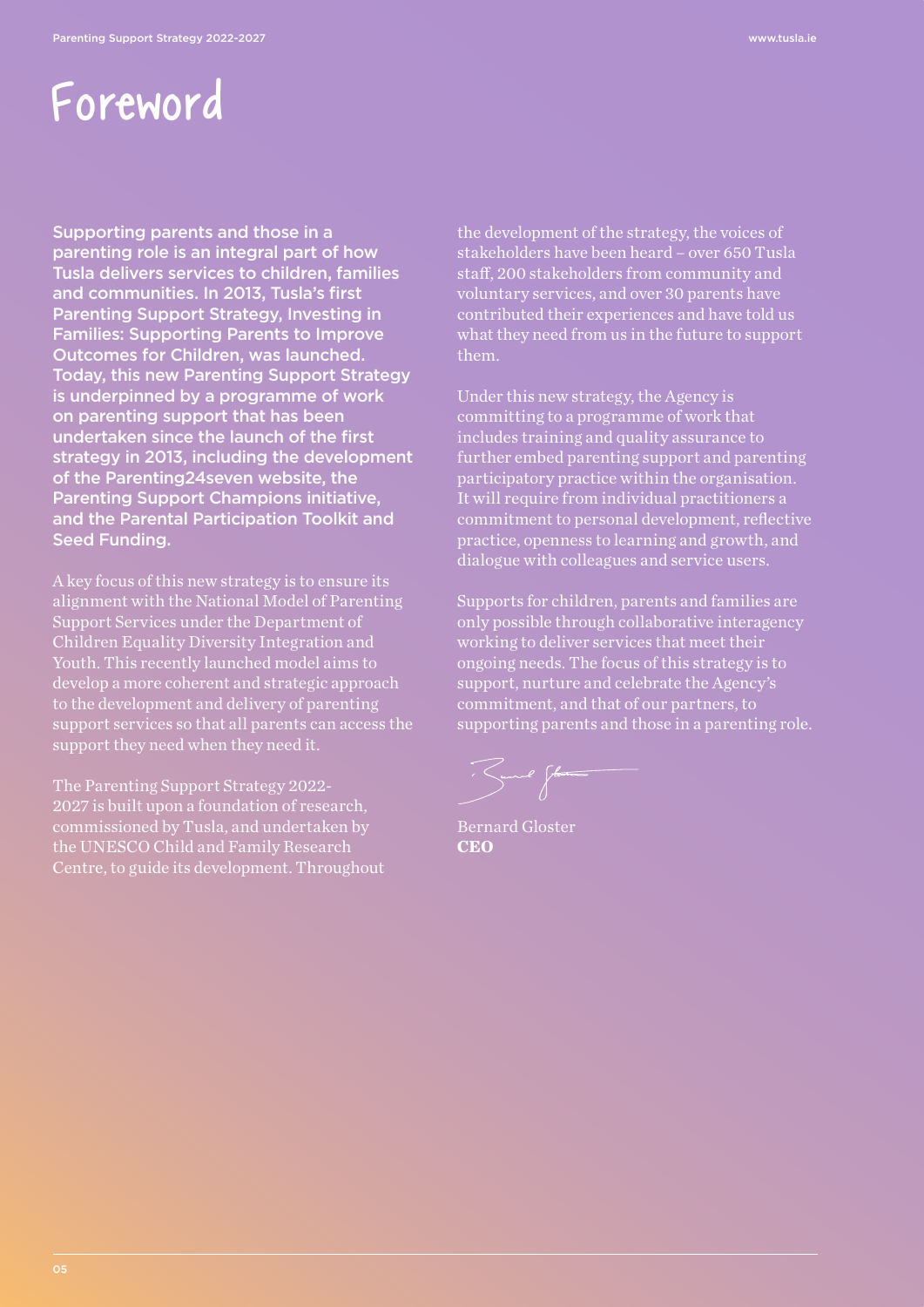## About this document

This document presents the 5-year Parenting Support Strategy (2022–2027) for Tusla and its funded services. Throughout this document, we will call this strategy the '**Parenting Strategy**'.

We recognise that supporting all parents strengthens families. This support improves outcomes for children and promotes children's rights. This support is at the heart of our work.

To us, a '**parent**' is any person with a parenting role. This can be any person who is responsible for the care of a child under the age of 18. The term 'parent' includes the following:

- biological parents;
- adoptive parents;
- foster parents/carers;
- stepparents;
- kinship carers and
- guardians.

In this Parenting Strategy we also talk about '**practitioners**'. These are people who work with parents as part of their role. A practitioner might be, for example, a person or people in services working with parents offering parenting programmes, and people who work with parents on a one-to-basis to provide parenting support. Both the National Model of Parenting Support Services and this Strategy define parenting supports as:

*The provision of information and services aimed at strengthening parents' knowledge, confidence and skills to help achieve the best outcomes for children and families.*

#### Our responsibilities

Under the Child and Family Agency Act, 2013, our responsibilities are:

- to support the development, welfare and protection of children;
- to support and encourage families to function successfully; and
- to maintain and develop support services for families, including support services in local communities.

#### Our response

We have developed response pathways based on families' levels of need. These response pathways make sure that families receive support as early as possible. Our goal is to **stop any difficulties from getting worse.**

#### Our focus

- to build on families' strengths by using their own family connections, their communities, as well as the professional supports and services we offer;
- to work with other supportive services, voluntary partners and agencies in the community to ensure children and families receive an integrated response (Tusla Corporate Plan 2021–2023, p.6); and
- to take a whole-family approach to meeting the different needs of families, particularly those families experiencing distress and social exclusion.

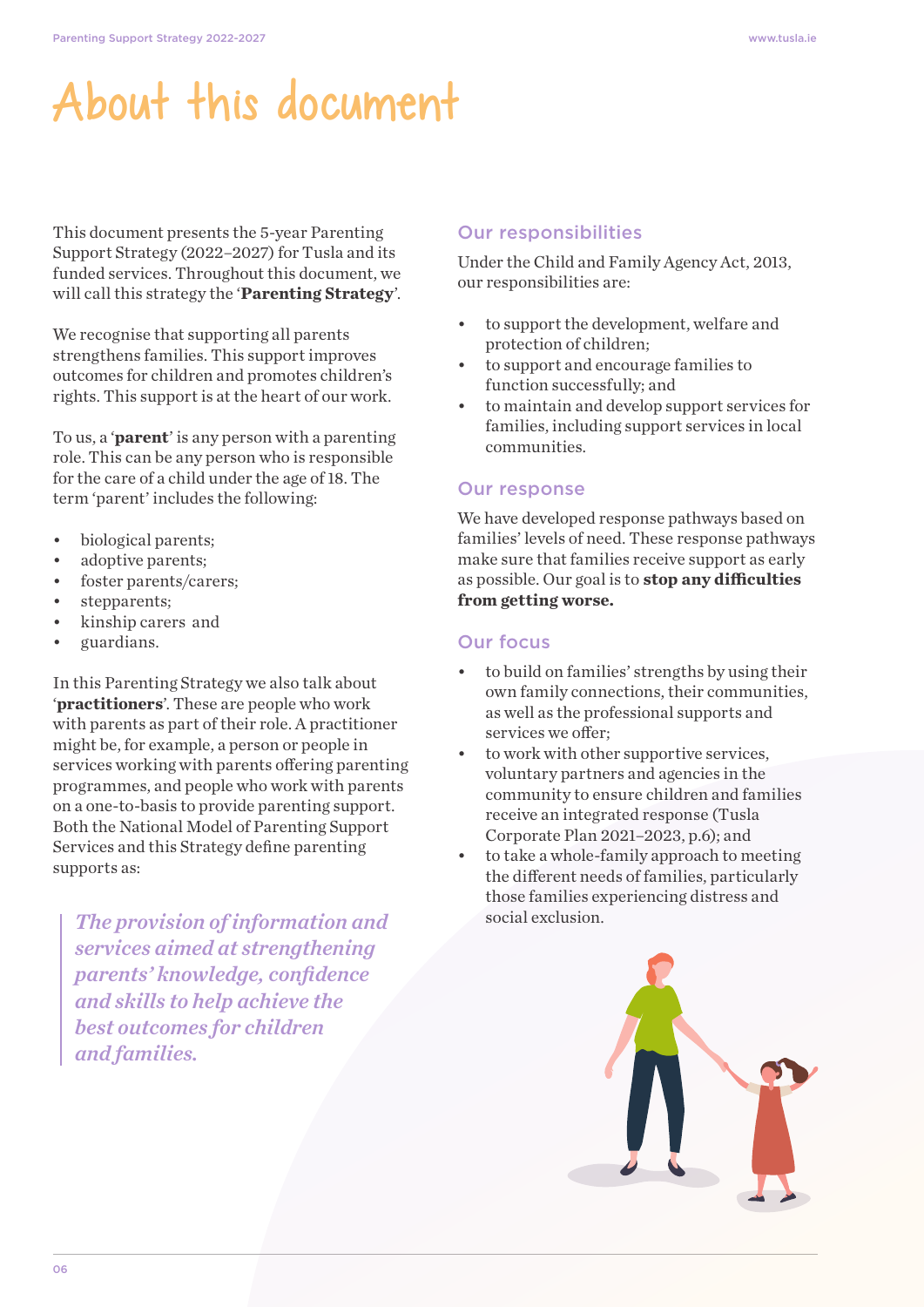#### Decision-making and families

We believe that parents, children, young people and communities should be actively involved in the decisions that affect their lives. For this reason, we listened to parents' views to inform the goals of this Parenting Strategy. We also consulted our staff and organisations that receive funding from us. Based on these views, we identified six priority themes. You can see these priority areas in Figure 1 below.



Figure 1 – Priority Themes of this Strategy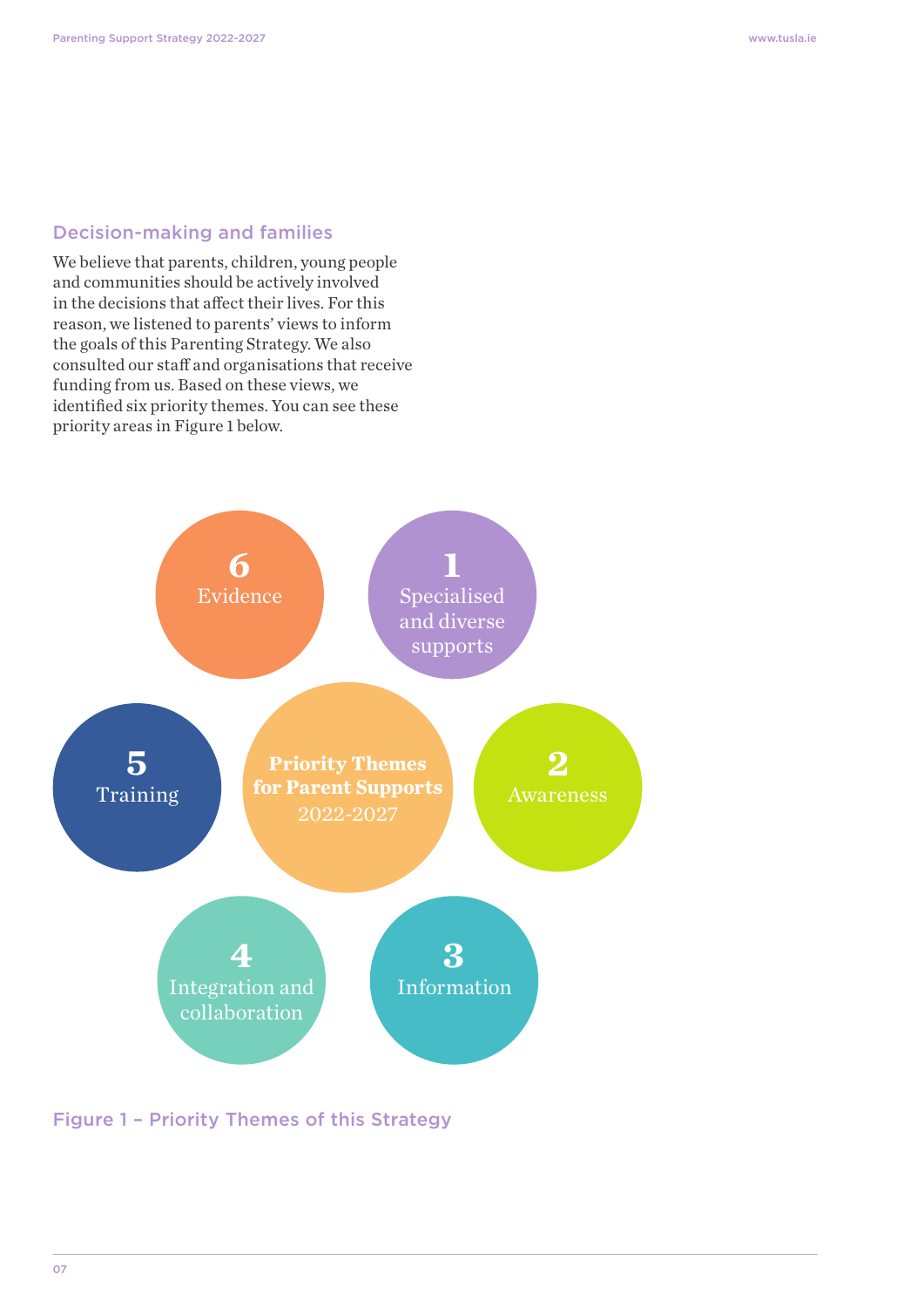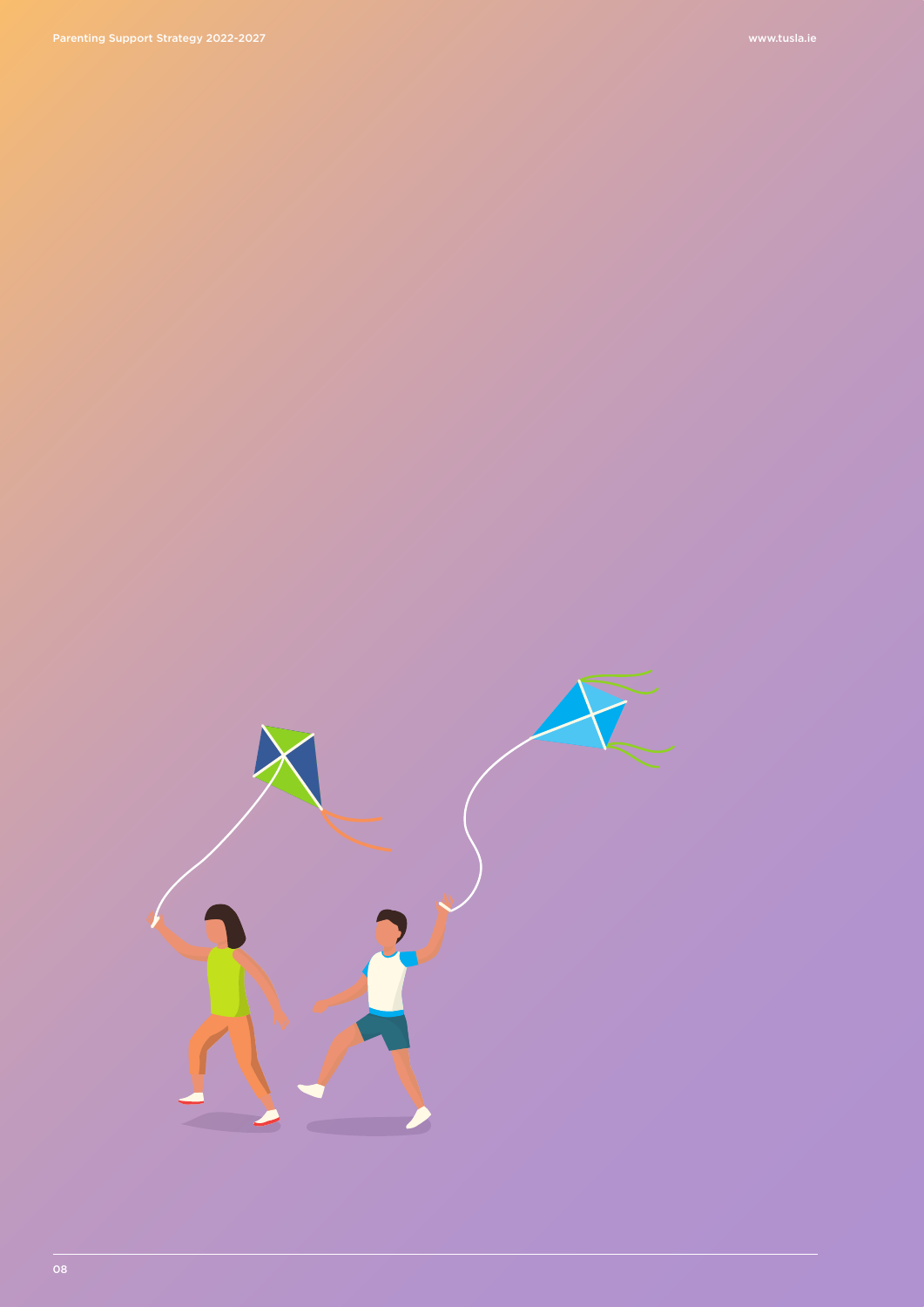## Parts of this Parenting Strategy document

#### Part 1: Background and context

We outline the background and the policy context for our Parenting Strategy.

#### Part 2: Research behind our Parenting Strategy

We describe how we developed this Parenting Strategy. We discuss the consultations with parents and practitioners involved in the delivery of parenting support services, as well as the study of strategies and policies from other countries and their effectiveness.

#### Part 3: Our Parenting Strategy (Goals and strategic actions)

We outline our goals (6) and strategic actions, which are based on the themes for action identified in the research.

#### Part 4: How we plan to implement our Strategy

We explain how this Parenting Strategy will act as a framework to help us develop yearly plans (implementation plans) to help us achieve our goals.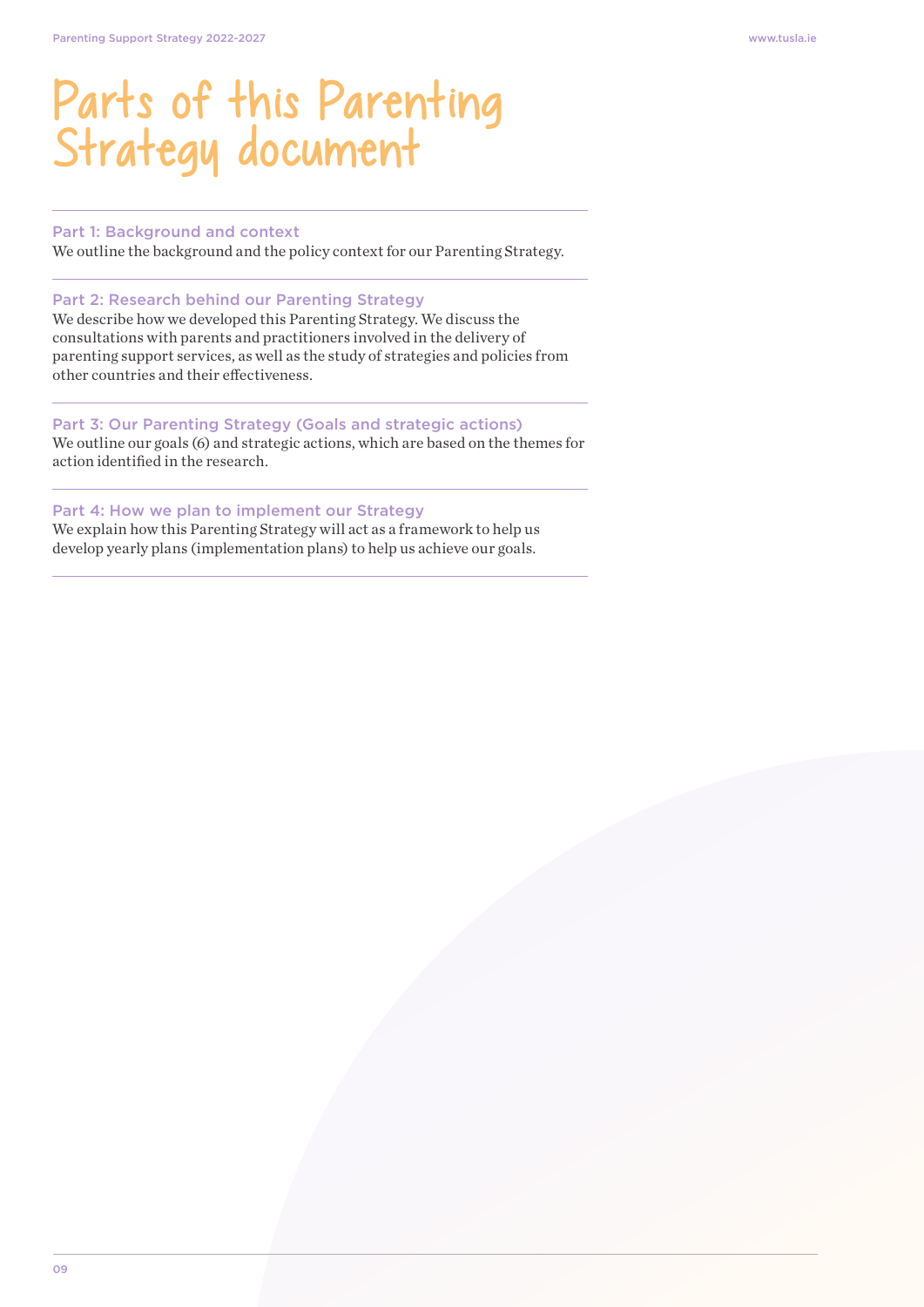## Part 1: Background and context

#### Our previous strategy

Our last parenting strategy was called 'Investing in Families: Supporting Parents to Improve Outcomes for Children (2013)'. This set out our strategic direction to support parents in improving outcomes for children and young people (Gillen et al., 2013, p. 1). It also stressed the need to make parenting supports as standard. The goal was to do this through continuing and steady support for families, involving targeted and specialist services as a particular family needed. The need for parents to take part in developing these supports was emphasised.

The strategy sought to have a positive impact on family wellbeing and children's outcomes. It proposed that we look carefully at local needs in each Tusla area. It also stated the need to ensure services are in place to support parents and parenting practice, as well as to ensure that practitioners can spend more time with families in the community on promotional and preventative work. This would include the sharing of key messages and parenting information.

#### Its successes

Parenting support and parental participation have continued to grow and strengthen as a core part of Tusla's business. This was achieved through the Prevention Partnership and Family Support (PPFS) service – a service that creates a culture of parenting support and parental participation throughout the organisation. This was central to the development of our first Parenting Strategy. Since then, we have developed other initiatives, including:

- The Parenting Support Champions Project;
- The National Parenting Commissioning Framework;
- Parental Participation Seed Funded Projects;
- Parent Learning Initiatives; and
- The Parenting24Seven website.

Tusla has adopted the Lundy model to underpin its approach and training in participatory practice for both parents, children and young people:

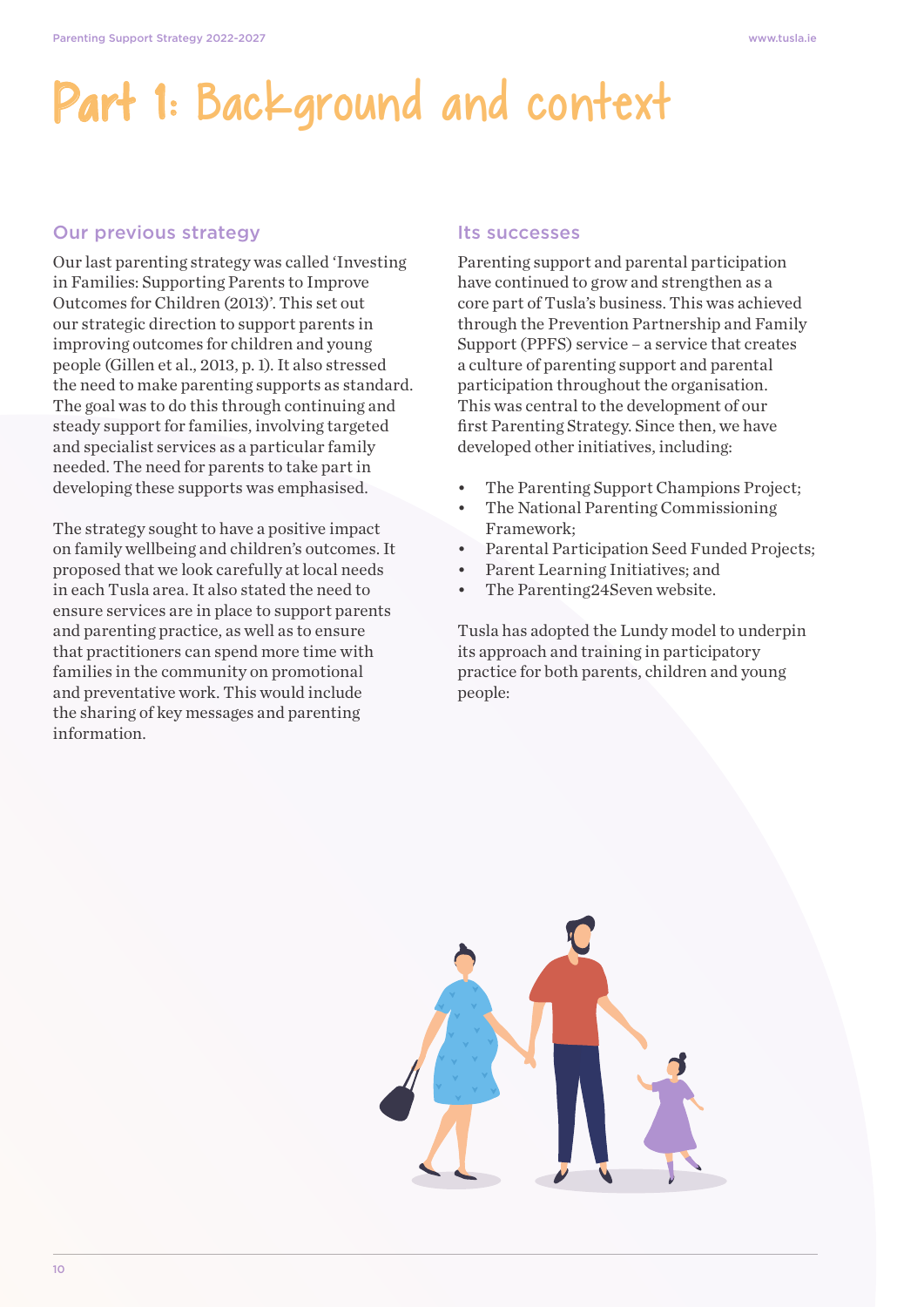

Figure 2 – Lundy Model of Participation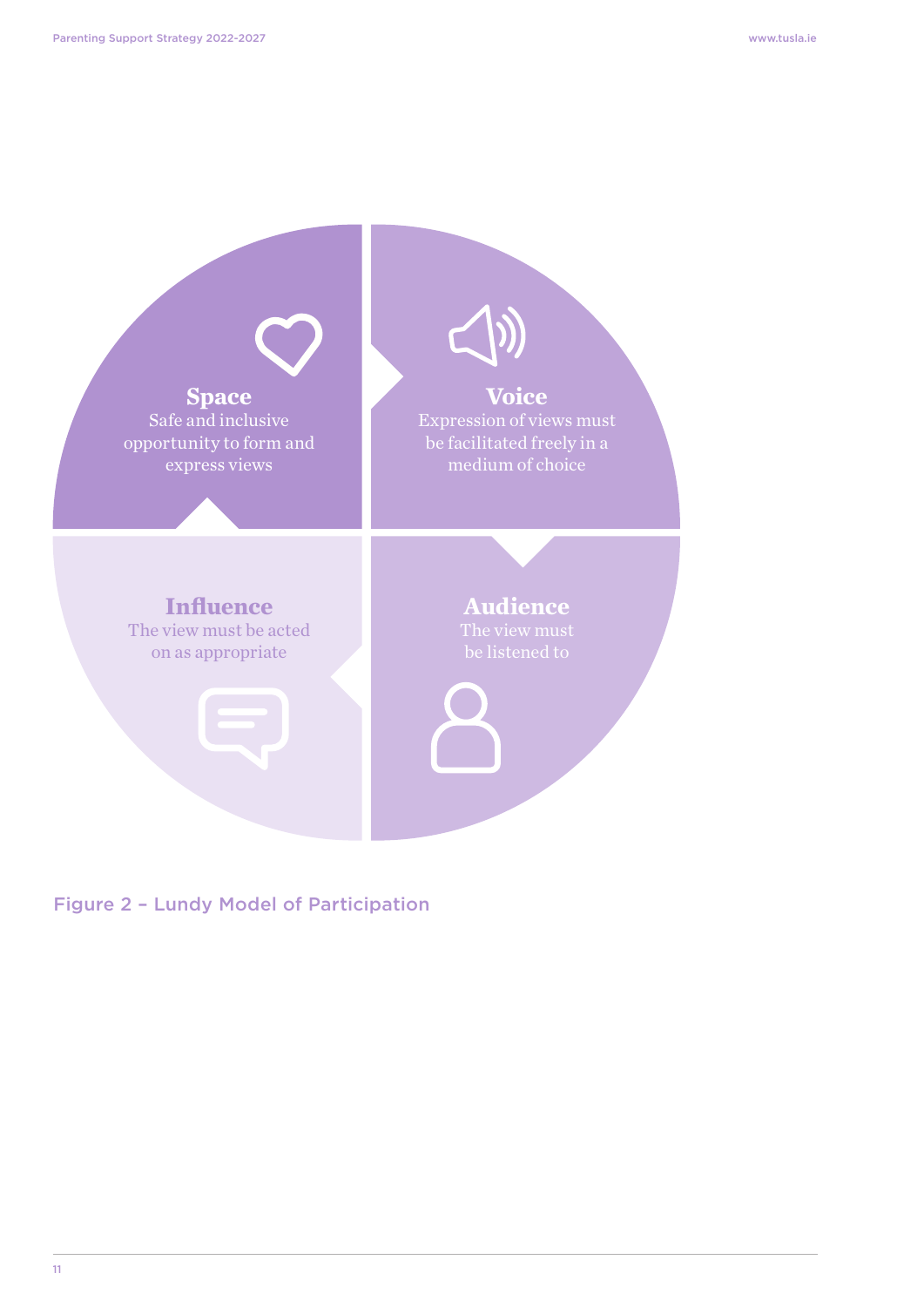### Links with the DCEDIY (Department of Children, Equality, Disability, Integration and Youth)

#### Shared understanding and policy

Tusla's work in the area of parenting support is closely connected to the Department of Children Equality Diversity Integration, and Youth (DCEDIY) who are responsible for crossgovernment coordination of policy direction relating to parenting support. Within this context, Tusla is a key provider and funder of parenting support services. Individual policy frameworks, strategies and action plans under the remit of the DCEDIY that impact on parenting supports include:

- Better Outcomes, Brighter Futures: The National Policy Framework for Children and Young People, 2014-2020, and its successor framework to be finalised in 2022;
- High Level Policy Statement on Supporting Parents and Families 2015;
- First 5: A whole of Government Strategy for Babies, Young Children and their Families 2019-2018;
- Roadmap for Social Inclusion 2020-2025;
- Supporting Parents: A National Model for Parenting Support Services, 2022; and
- The Programme for Government: Our Shared Future (2020).

All of these policy documents commit to working in partnership with parents and to advocate on their families' behalf. Ireland's Children and Young People's Services Committees (CYPSC) have been established in every county in Ireland to help coordinate supports for parents, children and young people. Child and Family Support Networks (CFSNs) also have a role to play in local communities to improve access to information and support services and work collaboratively to meet particular family needs through the Meitheal process (Ireland's national early intervention practice model). These committees and networks are made up of local statutory providers and local voluntary/community child and family services, as well as Tusla staff. They are all responsible for improving provision and delivery of key services.

In addition, the DCEDIY has established a Parenting Support Policy Unit which has developed a national model of parenting support. The model takes a whole-of-Government approach to improving support for the important task of parenting and helping parents to feel more confident, informed and able. The model encourages and is built on the principles of positive parenting.

![](_page_11_Picture_13.jpeg)

![](_page_11_Picture_14.jpeg)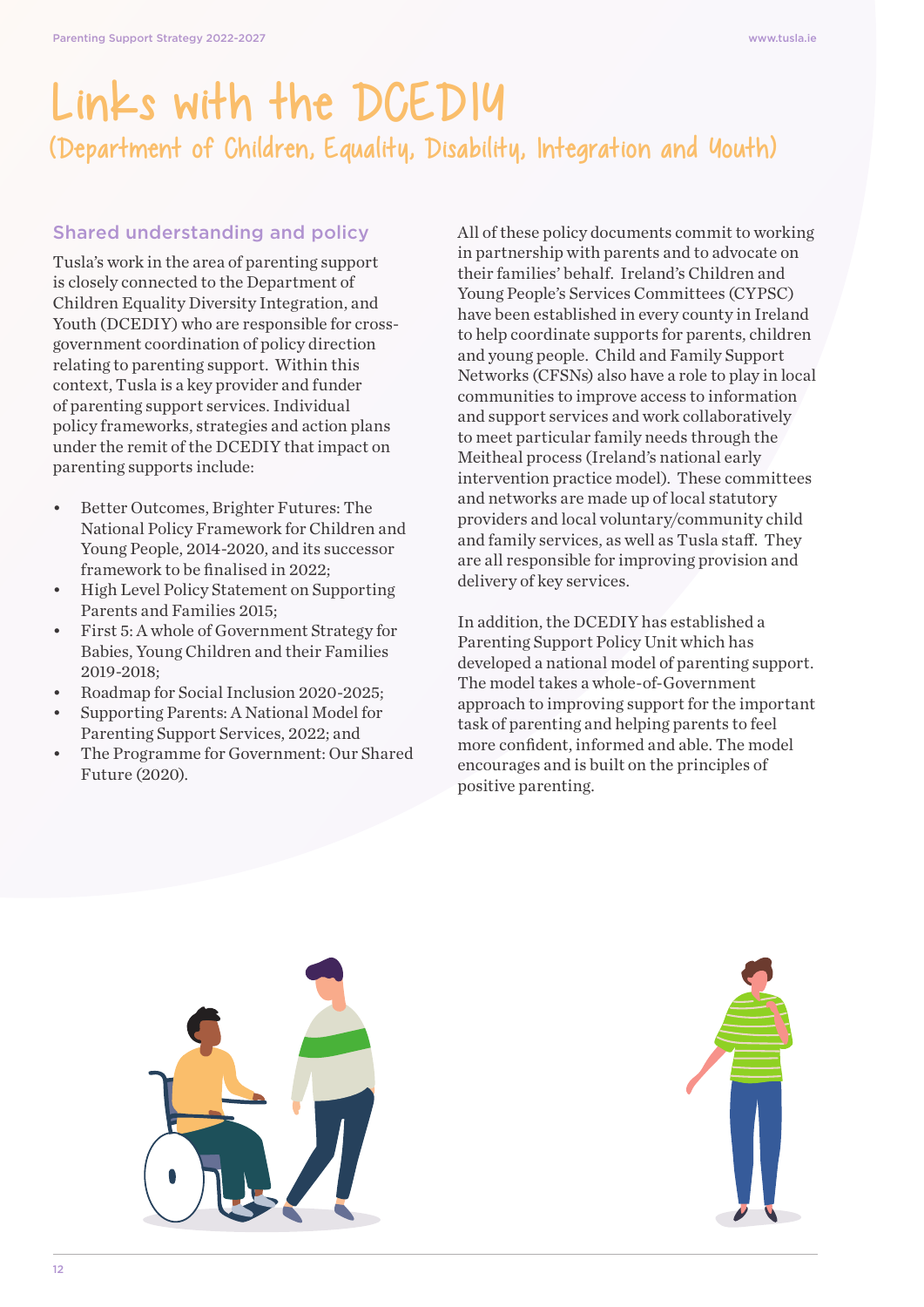This model addresses parenting supports services from pre-birth up to adulthood. It describes the provision of parenting supports in Ireland, as well as the respective roles and responsibilities of publicly funded organisations. The model also sets out actions to improve parenting supports by increasing awareness, improving access and promoting inclusive, highquality and needs-led parenting supports. Both the national parenting support model and Tusla's parenting support strategy are committed to improving support services for parents and working collaboratively with all those who provide support to parents.

As outlined earlier in this document both the National Model of Parenting Support and this Strategy define parenting supports as:

*The provision of information and services aimed at strengthening parents' knowledge, confidence and skills to help achieve the best outcomes for children and families.* 

Parenting Supports are provided across a continuum of need ranging from services provided to all parents, to those provided to very few parents. Using the Hardiker (1991) framework the DCEDIY parenting support model has categorised these supports as promoting positive parenting, early intervention, intensive supports, and long term supports (2022, P. 19). Figure 3 below describes the types of parenting supports provided under these categories.

![](_page_12_Picture_6.jpeg)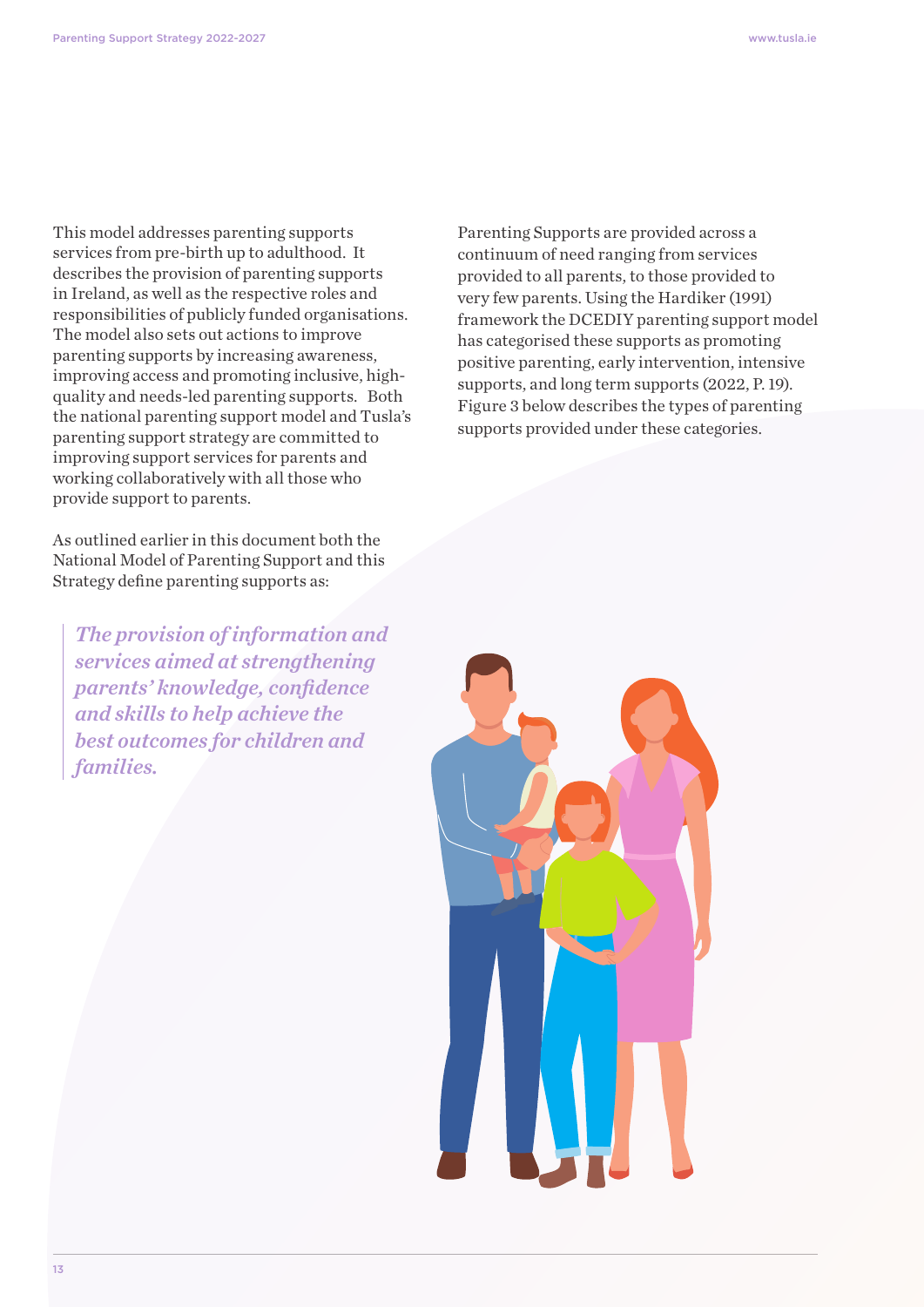## Parenting supports - from level 1 to 4

Parenting supports are provided across all levels of need, ranging from services provided to all parents, to those provided to very few parents. Using the Hardiker (1991) framework, the DCEDIY parenting support model has categorised these supports as (2022, P. 19):

- promoting positive parenting;
- early intervention;
- intensive supports; and
- long-term supports (see Level 4 below).

Parenting supports provided under these categories are provided at 4 levels:

Level 1: Universal services and information for all parents, including parenting talks, online information, helplines, drop-in advice clinics and eLearning parenting conferences.

Level 2: Services for parents with specific one-off/ongoing support needs, including home-visiting programmes, parenting programmes, educational support services.

Level 3: Services for parents with complex support needs, including Meitheal, therapeutic services and safety plans.

Level 4: Services for parents requiring longterm intensive supports, including alternative care, therapeutic services, care plans.

Figure 3 below shows the different levels of parenting supports and services provided:

![](_page_13_Figure_14.jpeg)

Figure 3 – Parenting Support and Services provided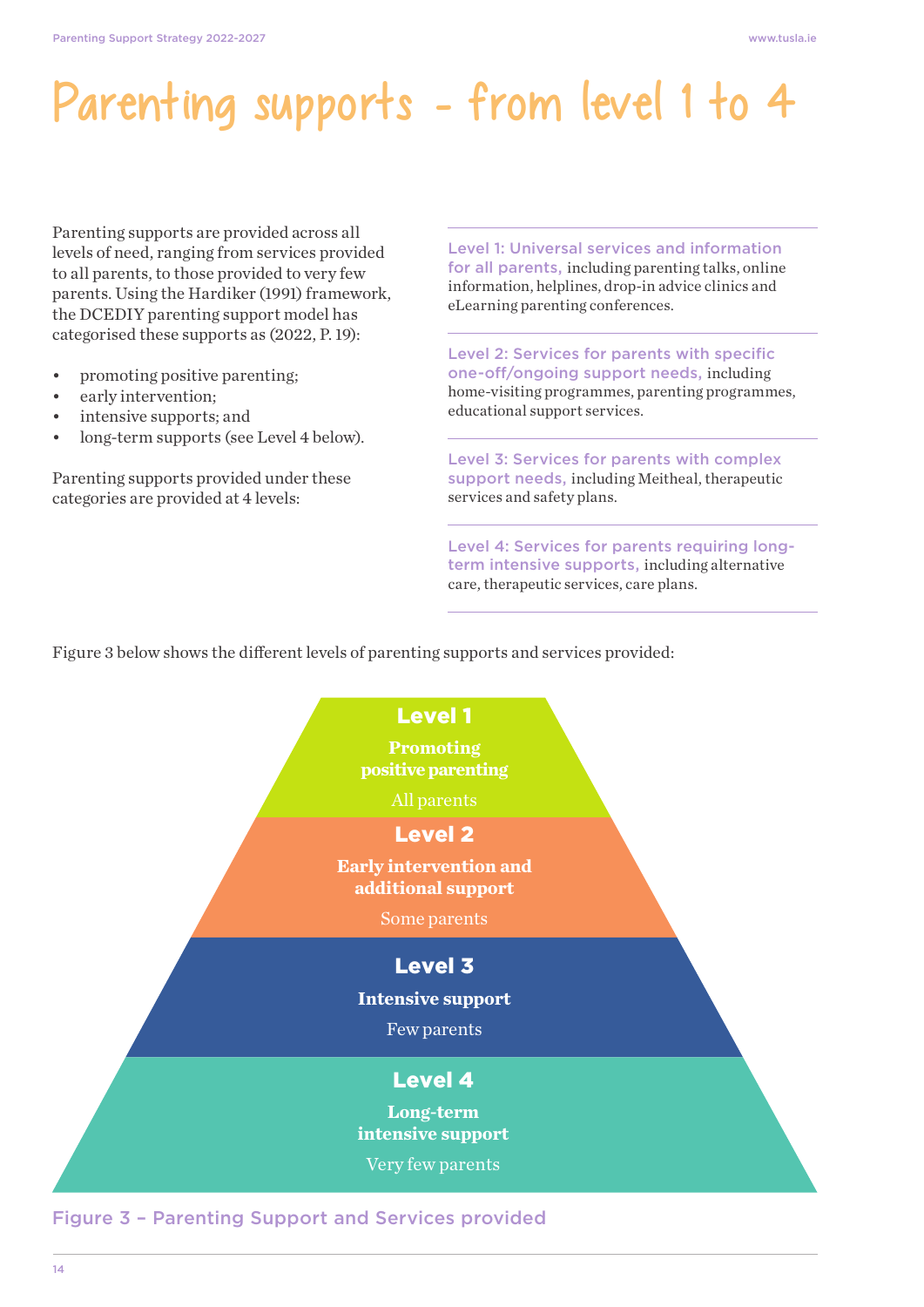#### Tusla's Parenting Strategy 2022–2027 – sponsor and legal context

The development of this Parenting Strategy was supported by a National Parenting Support Strategy Working Group, which was sponsored by Tusla's National Director for Integration and Services. This working group was made up of Tusla staff who are involved in parenting support and service delivery. This Parenting Strategy is also informed and supported by:

- The Child Care Act 1991
- The Child and Family Agency Act 2013
- Tusla Corporate Plan 2021–2023
- Tusla-Child and Family Agency Parenting Support and Parental Participation Research Report (Devaney, Crosse, O'Connor and Jackson 2022).
- Supporting Parents: A National Model of Parenting Support Services (DCEDIY, 2022)

![](_page_14_Picture_9.jpeg)

![](_page_14_Picture_10.jpeg)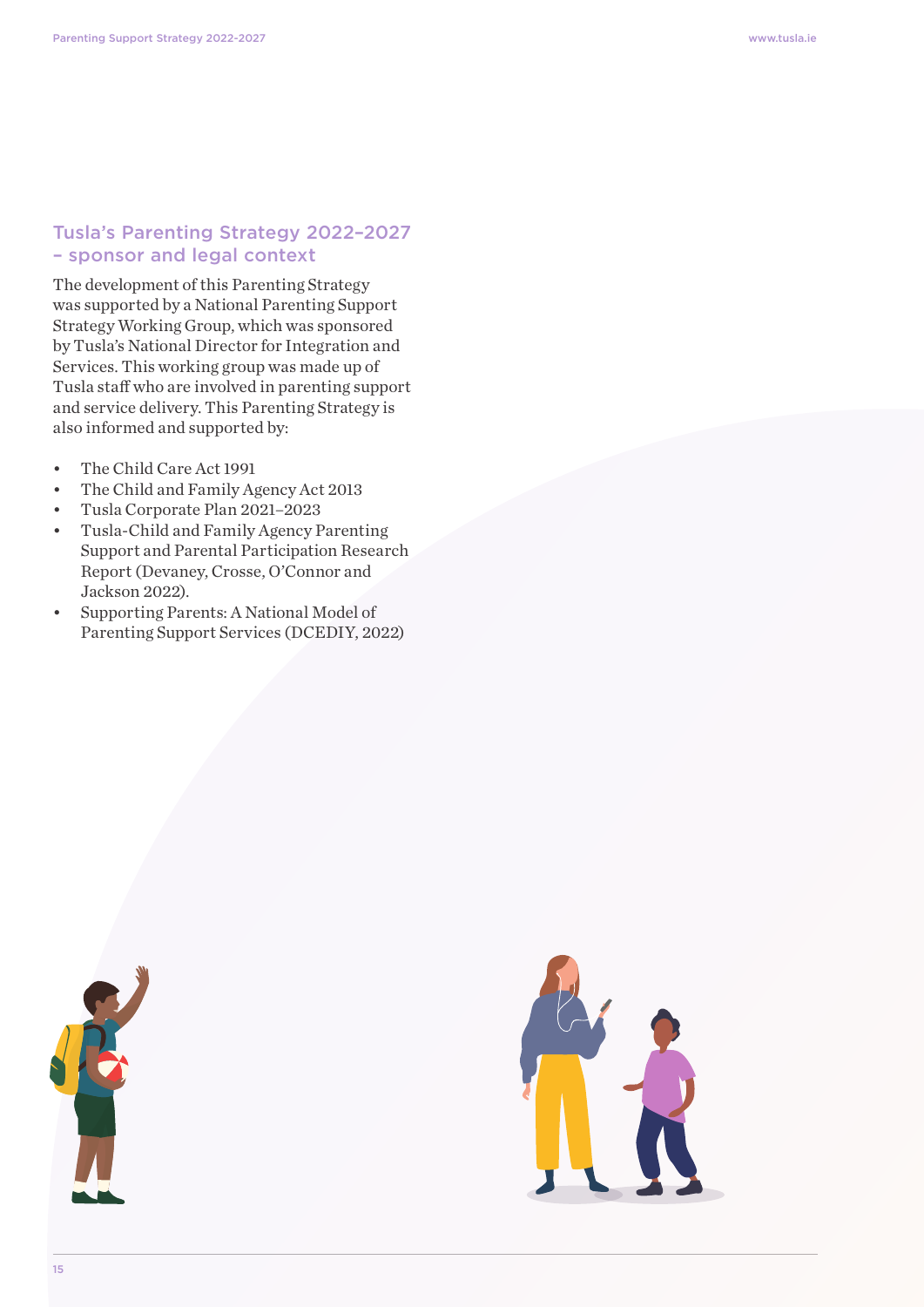# Part 2: Research behind this Strategy

#### Tusla-Child and Family Agency Parenting Support and Parental Participation Research Report (Devaney et al., 2022)

The engagement and participation of parents is increasingly acknowledged as an important issue for policy makers and service providers, both in recognising parents as having a right to participate in decisions affecting their families (Healy et al., 2011), and in contributing to better outcomes for children (Darlington et al., 2010). Consultation with service users and their involvement in planning services have also been seen as an effective means of reducing barriers to engagement and advancing social inclusion (Katz et al., 2007; Connolly and Devaney, 2016). To this end, researchers at the UNESCO Child and Family Research Centre, NUIG, at the request of Tusla reviewed the current Parenting Support Strategy and parenting support practices in order to inform and support the development of this Strategy. Researchers engaged and consulted with a wide range of stakeholders in order to better understand the experiences of parents and those involved in the delivery of parenting support services.

This included speaking one-on-one with parents (n=33) from various parts of the country who had experience of different Tusla services. This resulted in very specific detailed insights into the challenges that parents face as well as concrete suggestions on what is needed going forward to support families in Ireland. As well as speaking with parents, an online survey was conducted with Tusla staff (n=653) and staff in Tusla funded organisations (n=205). In addition, a documentary analysis on National and International Parenting Support Policies and Strategies in Ireland, England, Northern Ireland, Scotland, Malta, Australia, New Zealand and Canada was conducted. The analysis identified key features of policies and strategies in Ireland and in other countries, considering their strengths and weaknesses to inform Tusla's Parenting Support Strategy.

A number of key themes emerged from this research, which have informed the goals of the strategy. These themes and goals were subsequently presented at further consultations with parents, Tusla staff, and those employed in Tusla funded organisations in order to identify possible actions to achieve each goal.

![](_page_15_Picture_7.jpeg)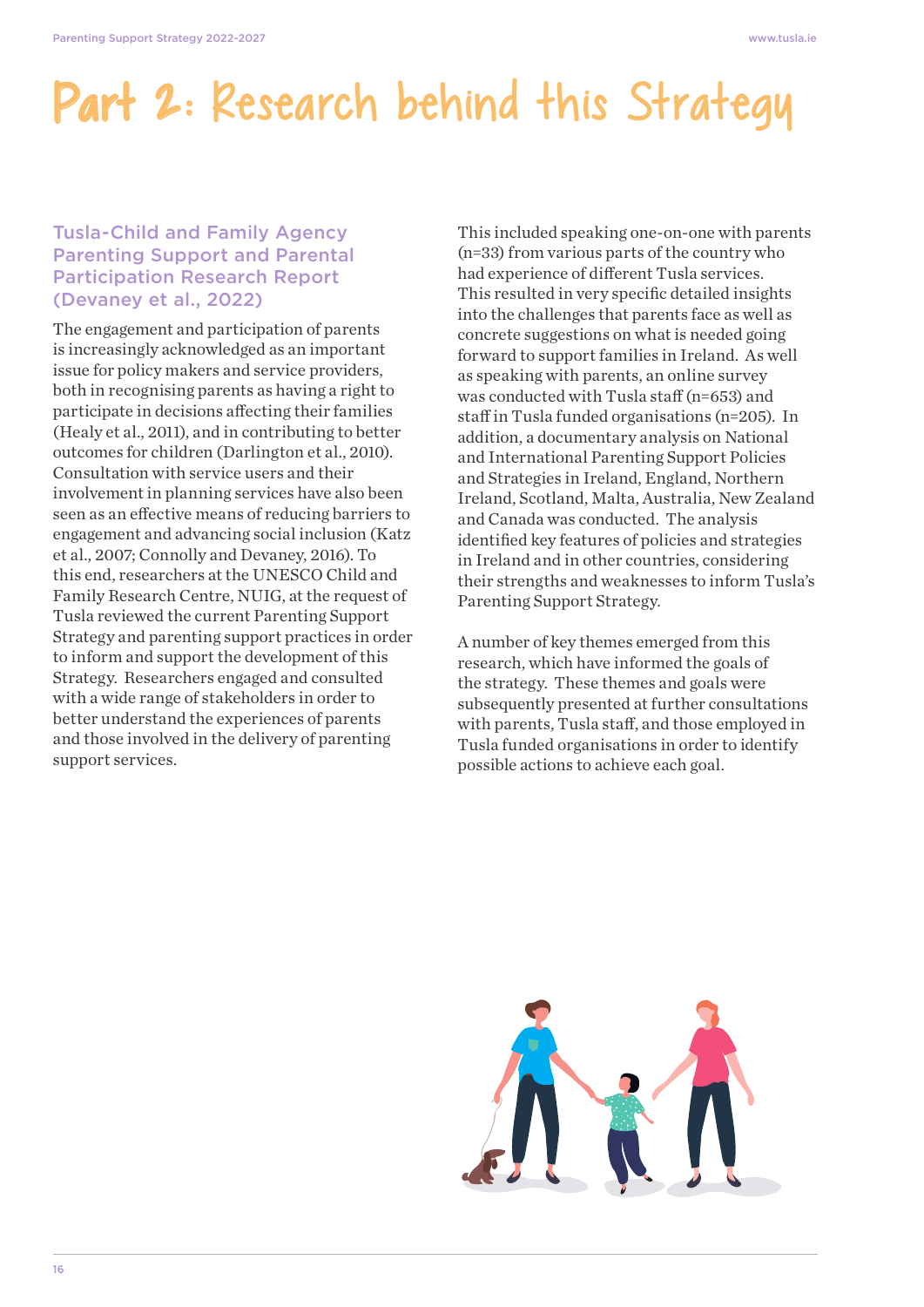The research highlighted that parenting support **does make a difference** to those who receive it.

Parents described positive experiences of receiving parenting support services and emphasised the value of peer support. Parents felt they were listened to, involved in decision-making and they spoke positively about their support practitioners.

Practitioners reported how their approach to supporting parents had changed over the last 5 years, concentrating more on parental engagement, empowerment, decision-making and working in partnership with parents.

![](_page_16_Picture_5.jpeg)

I had a positive experience and my life is better now from the help and support I received, I am in a better place and that is the God's honest truth. (P. 27)

services I just think that was the best thing ever. said no, no, no. But it was

![](_page_16_Picture_8.jpeg)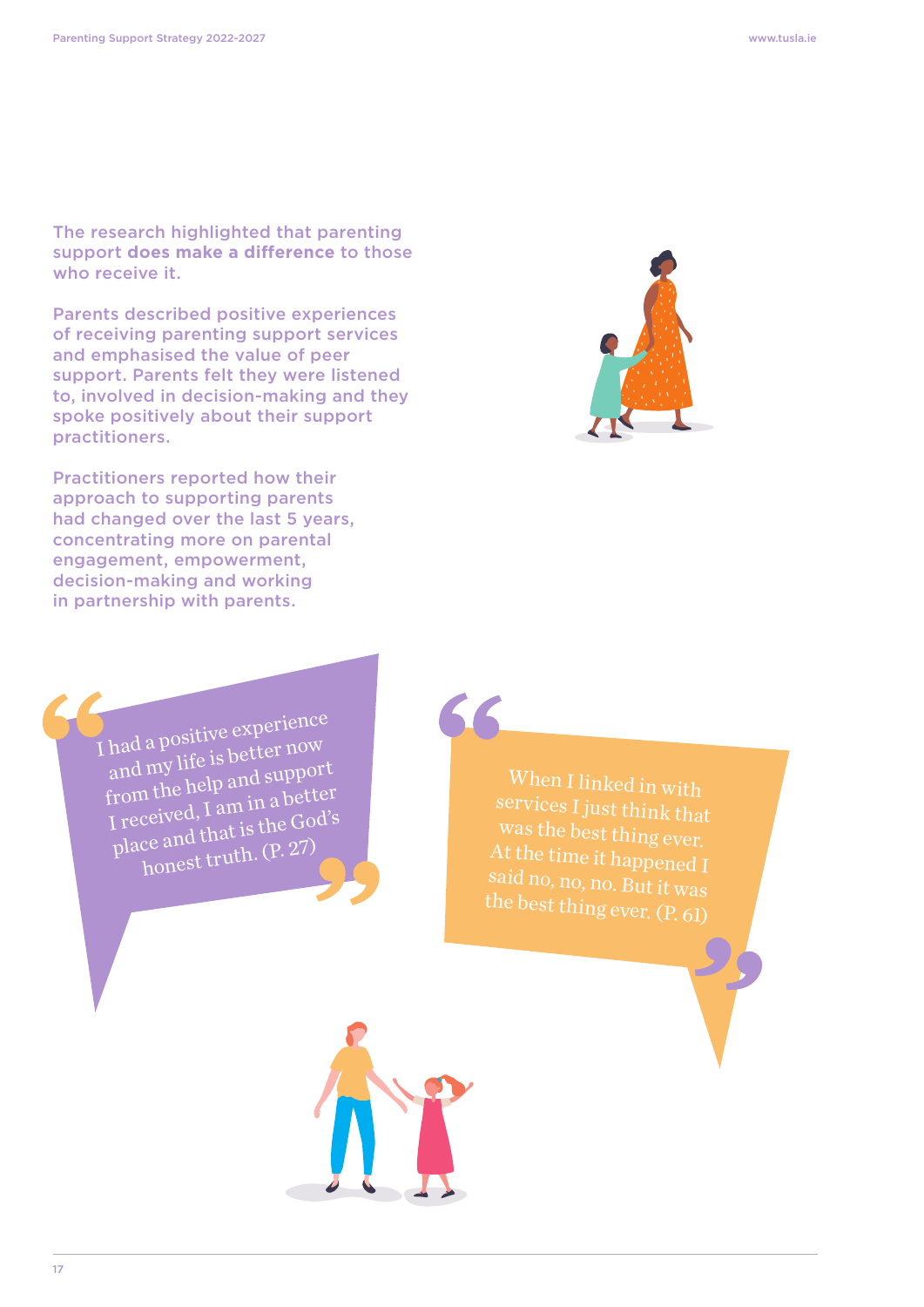## Six themes from the research

#### 1) A range of specialised supports are required to meet the needs of diverse family forms and respond to specific issues.

Parents and practitioners stressed a need for a broader range of supports to meet the needs of particular family forms and contexts. The following were mentioned as some examples of different family forms:

- lone parents:
- Traveller parents;
- parenting in direct provision;
- parents with disabilities;
- homeless parents;
- kinship carers;
- fathers: and
- bilingual families.
- Parents and practitioners identified the need for specific, targeted supports to respond to particular family needs.
- Other jurisdictions emphasised how extra guidance on how best to respond to specific needs were important resources to have available.

#### 2) Increased awareness is needed among the public and practitioners on our role in parenting and family support.

- Parents expressed concern about the lack of knowledge of support available and their fear of being involved with our services.
- Practitioners are aware of and use the resources available to support their work with families.
- The documentary analysis highlighted how providing supports that are available to everyone lowered stigma and increased the use of support services.

#### 3) More information for staff, organisations and parents – delivered through different means – is needed.

• Parents, practitioners and the documentary analysis highlighted a need for information that would be accessible and available to all through community-based services.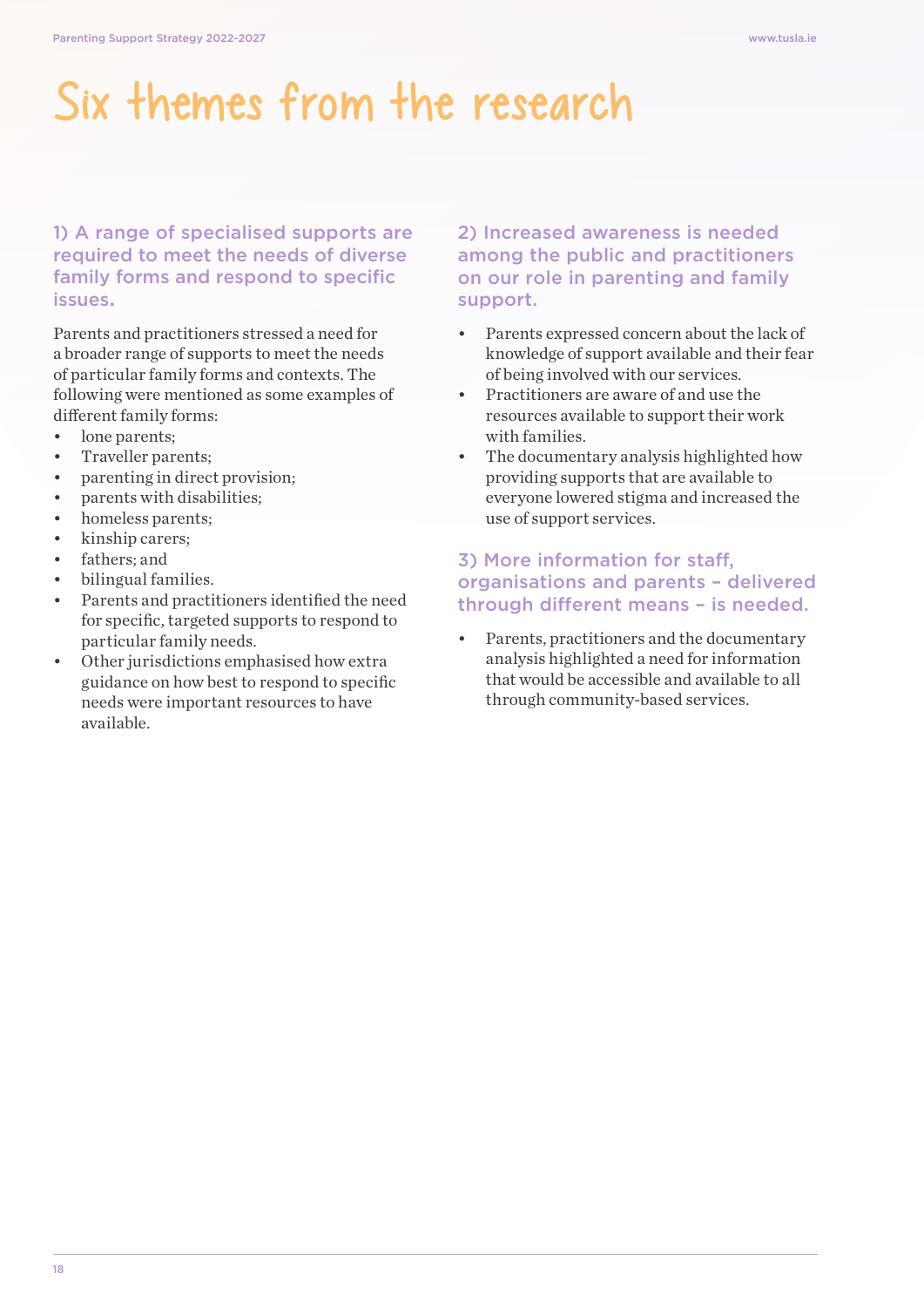#### 4) Agencies and government departments must work together at local and national level.

- Parents and practitioners stressed the need for all agencies involved in supporting parents to work together.
- Many of the parenting strategies reviewed stressed a common vision for agencies and government departments. The strategies involved all departments working to the same goal to provide 'joined-up' support.

#### 5) Ongoing and refresher training for practitioners is needed to ensure best practice in meeting the needs of parents.

- Parents and practitioners stressed the need for ongoing supports and training on diverse family forms and those with particular challenges.
- Other jurisdictions emphasised the need for all staff working in children and family services to have a common and consistent approach to training and skill development.

#### 6) Evidence

- Practitioners and the documentary analysis highlighted the importance of support services and programmes being evidence based.
- A range of research methodologies and evaluation tools are required to build an evidence base on parenting supports and ensure evidence informed practice.

![](_page_18_Picture_11.jpeg)

![](_page_18_Picture_12.jpeg)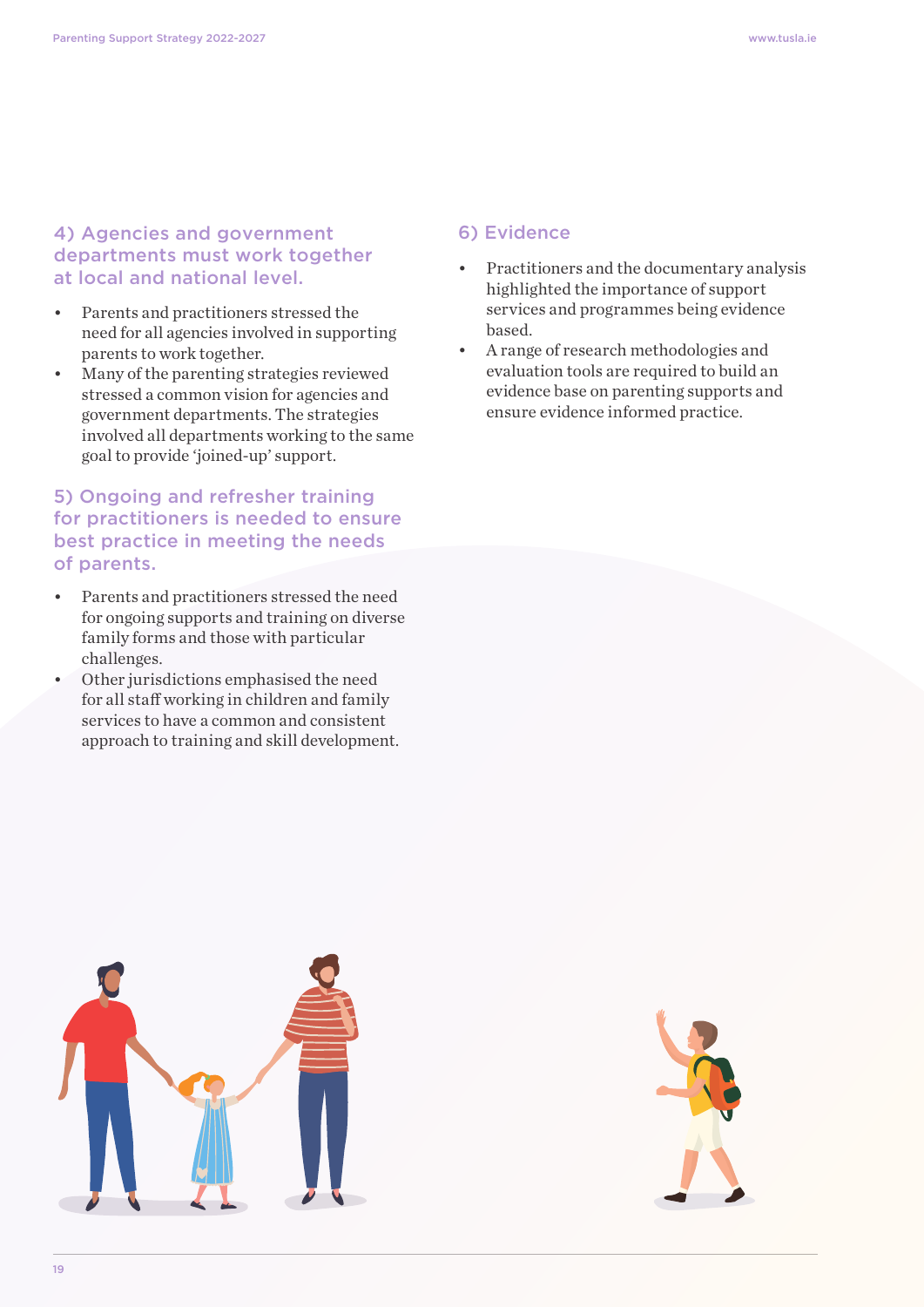### Part 3: The Strategy (goals and strategic actions)

This section outlines our six goals and the based on one of the six themes identified in the research behind this Strategy.

#### At-a-glance view of our goals

1. We will provide a range of tailored parenting support services for families when and where needed.

2. We will make sure the public is aware of parenting supports Tulsa and its funded agencies provide and and how people can access them.

3. We will make sure all parents and practitioners know what parenting supports and services are available locally and

4. We will make sure that all relevant agencies and sectors work together with parents to consult, plan and deliver parenting services and supports.

5. We will make sure practitioners and services are supported to continuously learn and develop knowledge and skills. This will allow them to deliver high-quality services to meet the needs of diverse family forms and families with particular challenges.

feedback available to improve services provided in partnership with children, parents and communities so that they can benefit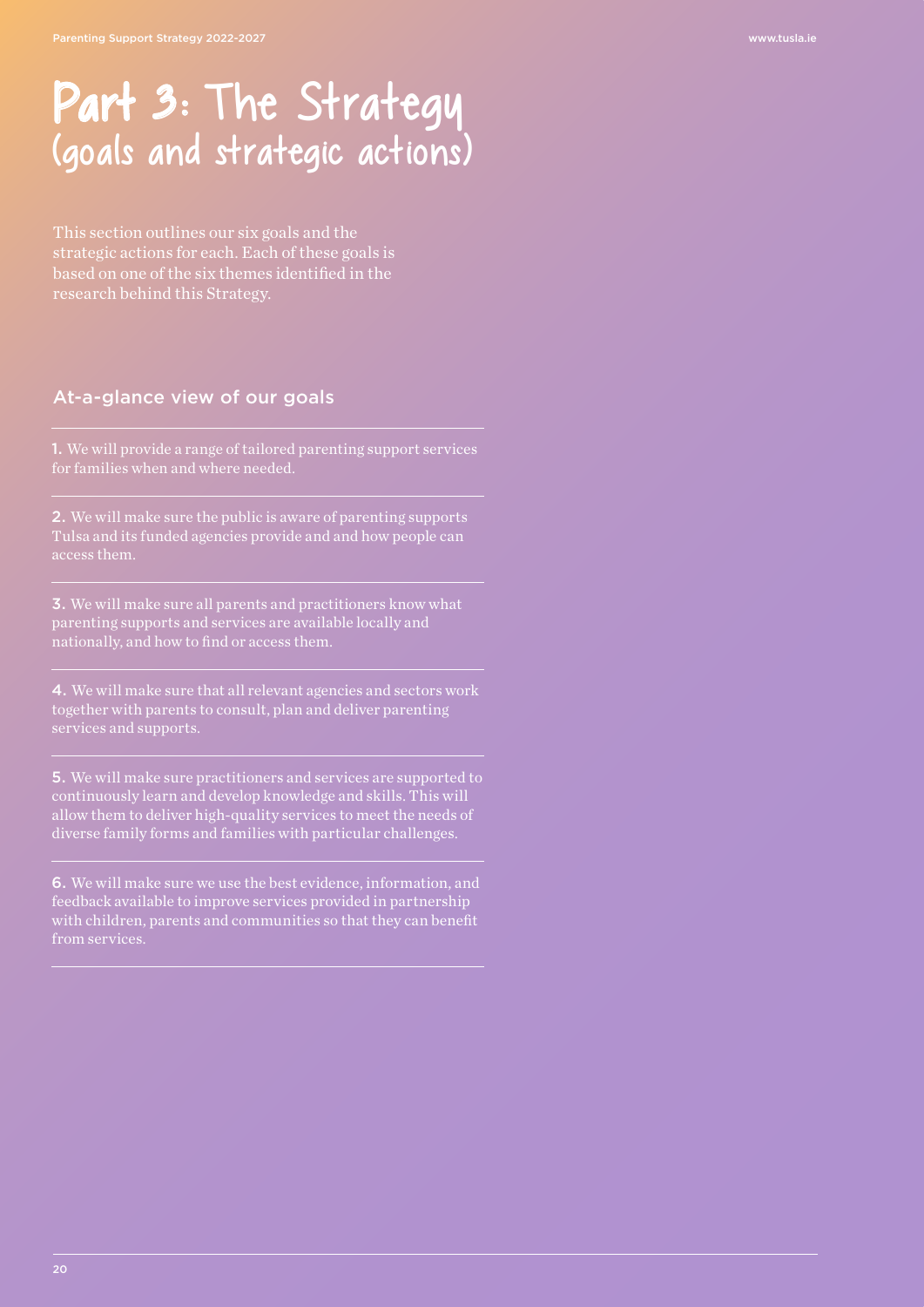### Theme 1

Let's look at each goal and its strategic actions. Each goal is linked to one of the six themes that emerged from the research to develop this plan.

#### Theme 1: Specialised and tailored supports

| Theme 1 | Wide ranging and tailored supports to meet the needs of diverse family forms<br>and families with particular challenges and issues |
|---------|------------------------------------------------------------------------------------------------------------------------------------|
| Goal    | To provide a range of tailored parenting support services for families when and<br>where needed.                                   |

In order to meet this goal, Tusla will continue to develop the strategic actions both nationally and locally as well as future activities, while being mindful of current activities in this area.

#### Table 1. Theme 1 Strategic Actions

| <b>Strategic Actions</b>                                        | <b>National Structures and</b><br><b>Frameworks</b> | <b>Leads &amp; Key Partners</b> |
|-----------------------------------------------------------------|-----------------------------------------------------|---------------------------------|
| <b>Continue to develop</b><br>collaborative working             | Tusla National Parenting WG                         | Tusla                           |
| between National Parenting<br><b>Support Leads in Tusla and</b> | Sláintecare Healthy Communities                     | <b>HSE</b>                      |
| the HSE.                                                        | Community Families: oversight and<br>support group  | Parenting Unit, DCEDIY          |
|                                                                 | Supporting Parents National Steering<br>Group       |                                 |
| <b>Promote cohesive planning</b><br>and delivery of parenting   | <b>CYPSC</b>                                        | Tusla                           |
| support services across areas<br>and agencies.                  | <b>CFSNs</b>                                        | <b>Funded partners</b>          |
|                                                                 | Tusla Area Commissioning Plans                      |                                 |
| <b>Review all types of Parenting</b>                            | Tusla Area Commissioning Plans                      | Tusla                           |
| <b>Support services currently</b>                               |                                                     |                                 |
| available and identify gaps                                     | <b>Tusla National Parenting</b>                     | Funded partners                 |
| in provision for particular                                     | <b>Commissioning Framework</b>                      |                                 |
| needs through Tusla Area                                        |                                                     | Area managers,                  |
| <b>Commission Plans.</b>                                        |                                                     | PPFS managers,                  |
| <b>Implement Tusla's National</b>                               |                                                     | Commissioning leads             |
| <b>Parenting Commissioning</b>                                  |                                                     |                                 |
| Framework in each area.                                         |                                                     |                                 |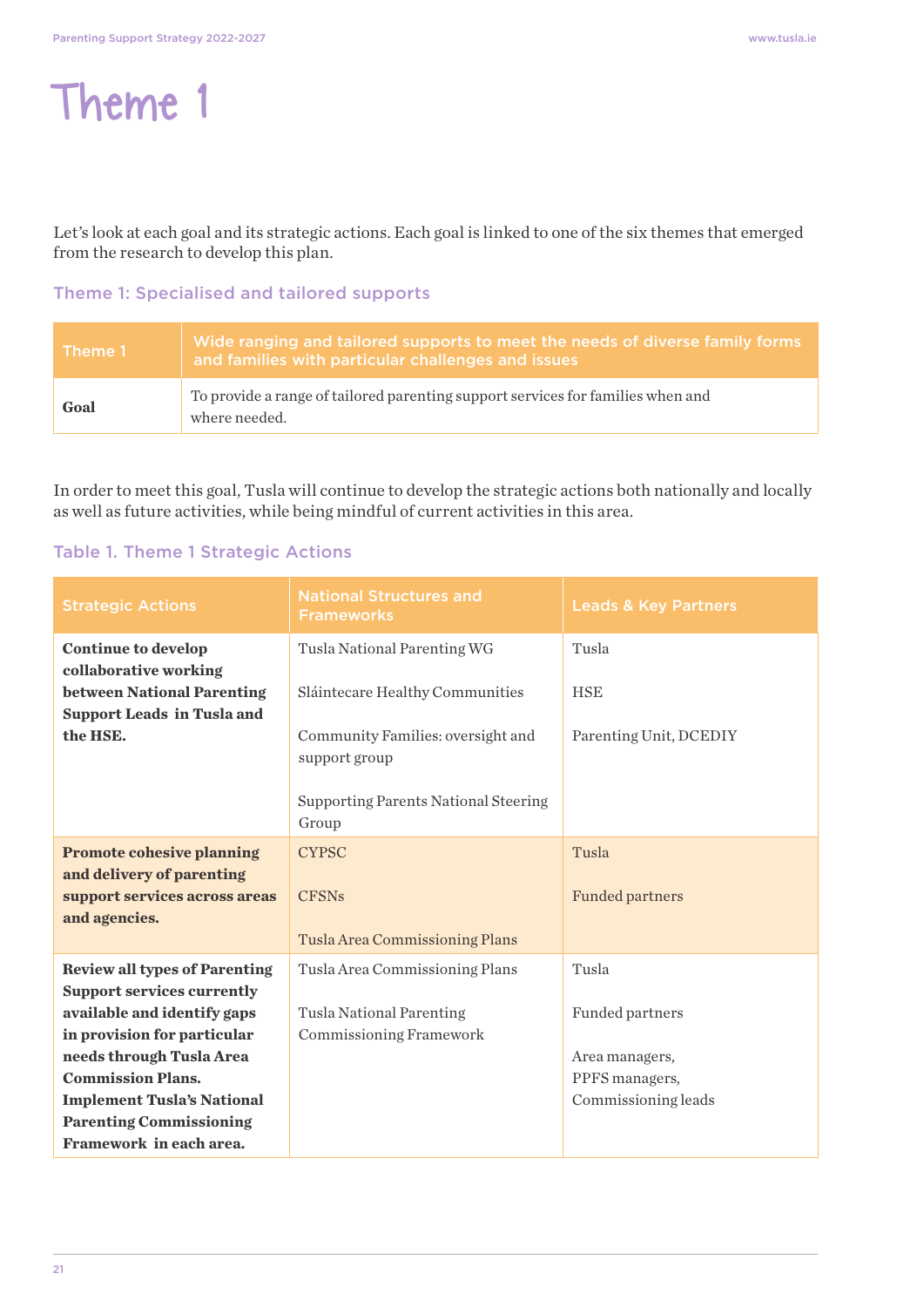### Theme 2

#### Theme 2: Public and Practitioner Awareness

| Theme 2 | <b>Public and Practitioner Awareness</b>                                                                          |
|---------|-------------------------------------------------------------------------------------------------------------------|
| Goal    | For the public to be aware of parenting supports provided by Tusla and funded agencies and<br>how to access them. |

In order to meet this goal, Tusla will continue to develop the strategic actions both nationally and locally as well as future activities, while being mindful of current activities in this area.

I encourage a positive parenting approach with clients as outlined in 50 Key Messages and direct parents to these websites so that they can inform themselves (FRC Practitioner)

I direct parents to the Parenting 24seven website for tips and information. I also use it myself to inform practice. The parent champion representative on our team will share information and resources with us as well to use with families. (Family Support Worker)

all of this I wouldn't even know or anything or where to turn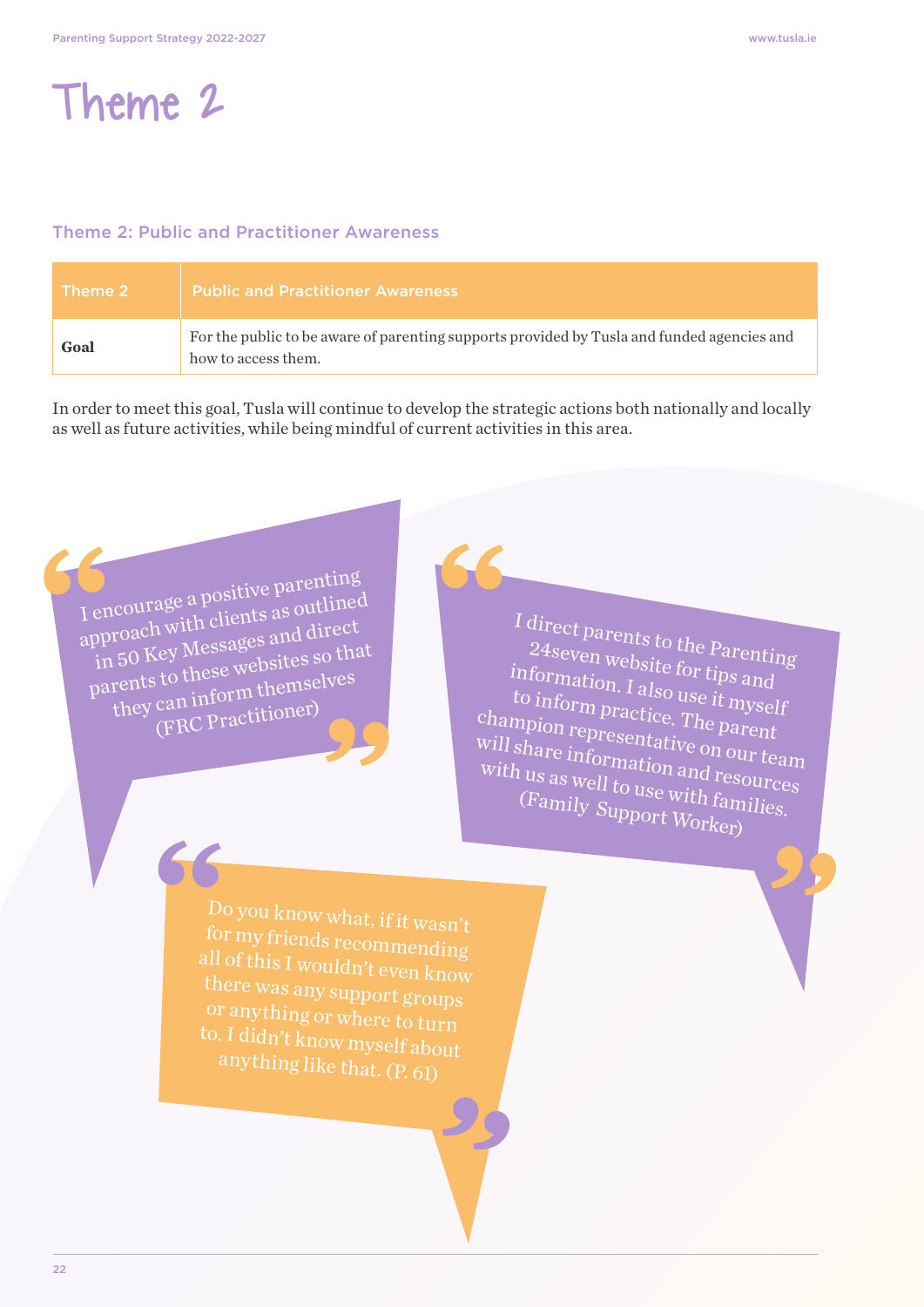#### Table 2. Theme 2 Strategic Actions

| <b>Strategic Actions</b>                                                                                                                                  | <b>National Structures and</b><br><b>Frameworks</b>                                                                                                         | <b>Leads &amp; Key Partners</b>                                                                                          |
|-----------------------------------------------------------------------------------------------------------------------------------------------------------|-------------------------------------------------------------------------------------------------------------------------------------------------------------|--------------------------------------------------------------------------------------------------------------------------|
| <b>Increase visibility of national</b><br>services                                                                                                        | Supporting Parents: A National Model<br>of Parenting Support Services<br>Tusla National Parenting Working<br>Group<br>Tusla website                         | Tusla<br><b>HSE</b><br>Parenting Support Policy Unit,<br><b>DCEDIY</b>                                                   |
| <b>Promote parenting supports</b><br>to all parents (normalise<br>& destigmatise parenting<br>supports), Increase access to<br>parenting support services | <b>CFSNs</b><br><b>Social Work Teams</b><br><b>Parenting Hubs</b><br><b>Funded partner agencies</b><br><b>Supporting Parents National Steering</b><br>Group | Tusla<br><b>HSE</b><br>Parenting Support Policy Unit,<br><b>DCEDIY</b><br><b>CYPSC</b> members<br><b>Funded partners</b> |
| <b>Increase awareness, enhance</b><br>signposting of parenting<br>support services (ensure<br>parents know what support is<br>available)                  | <b>CFSNs</b><br>Parenting Support Champions Project<br>Parenting Hubs<br><b>Supporting Parents National Steering</b><br>Group                               | Tusla<br><b>HSE</b><br>Parenting Support Policy Unit,<br><b>DCEDIY</b><br><b>CYPSC</b> members<br>Funded partners        |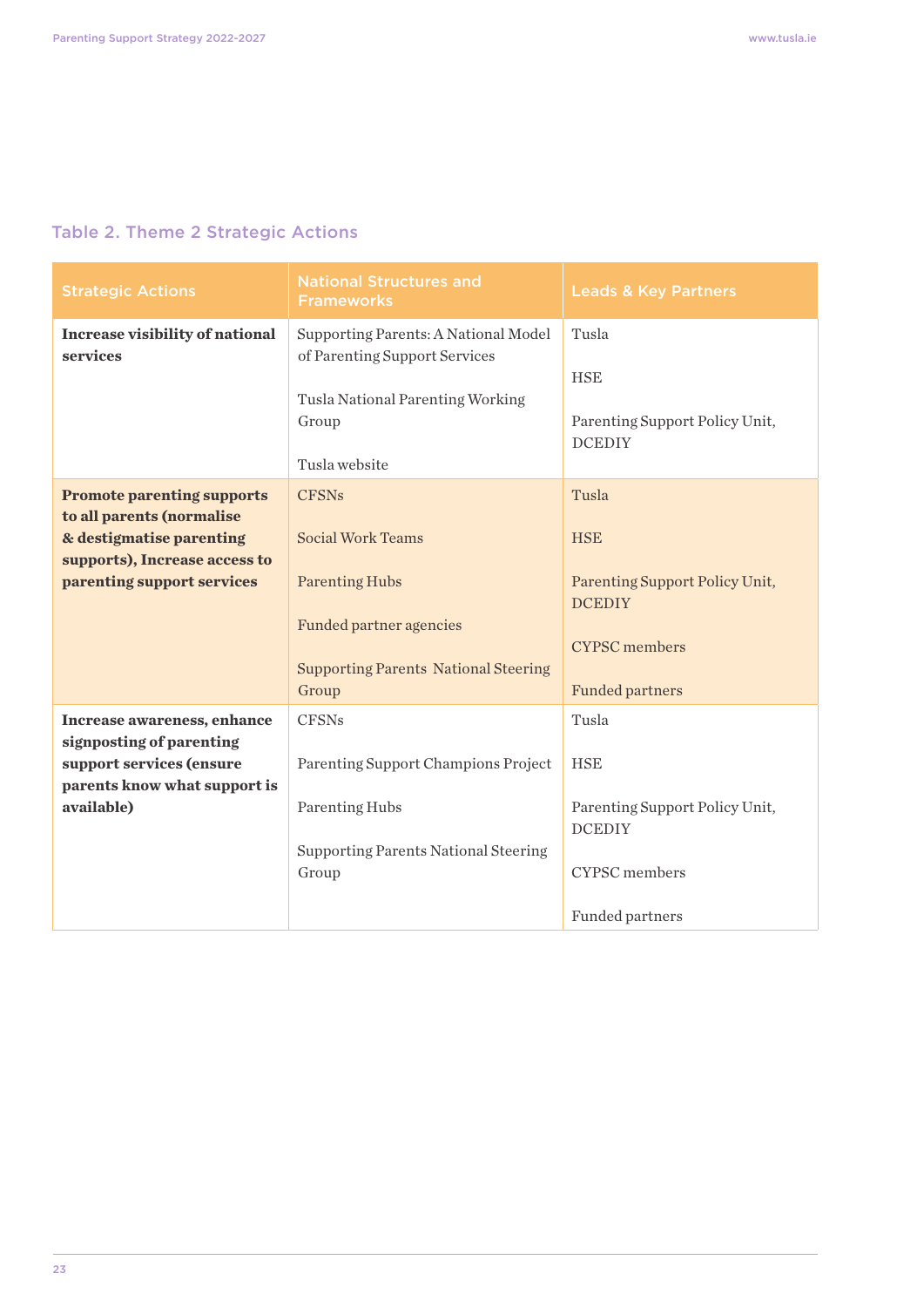### Theme 3

#### Theme 3: Information for Parents and Practitioners

| Theme 3 | Information for Parents and Practitioners                                                                                                            |
|---------|------------------------------------------------------------------------------------------------------------------------------------------------------|
| Goal    | All parents and practitioners know what parenting supports and services are available locally<br>and nationally, and how to signpost or access them. |

information – we focus mostly on engagement and relationship. Perhaps we should give out more information on the agency – procedures, complaints setting and try to deliver services we need to formalise how parents are informed (Project Leader)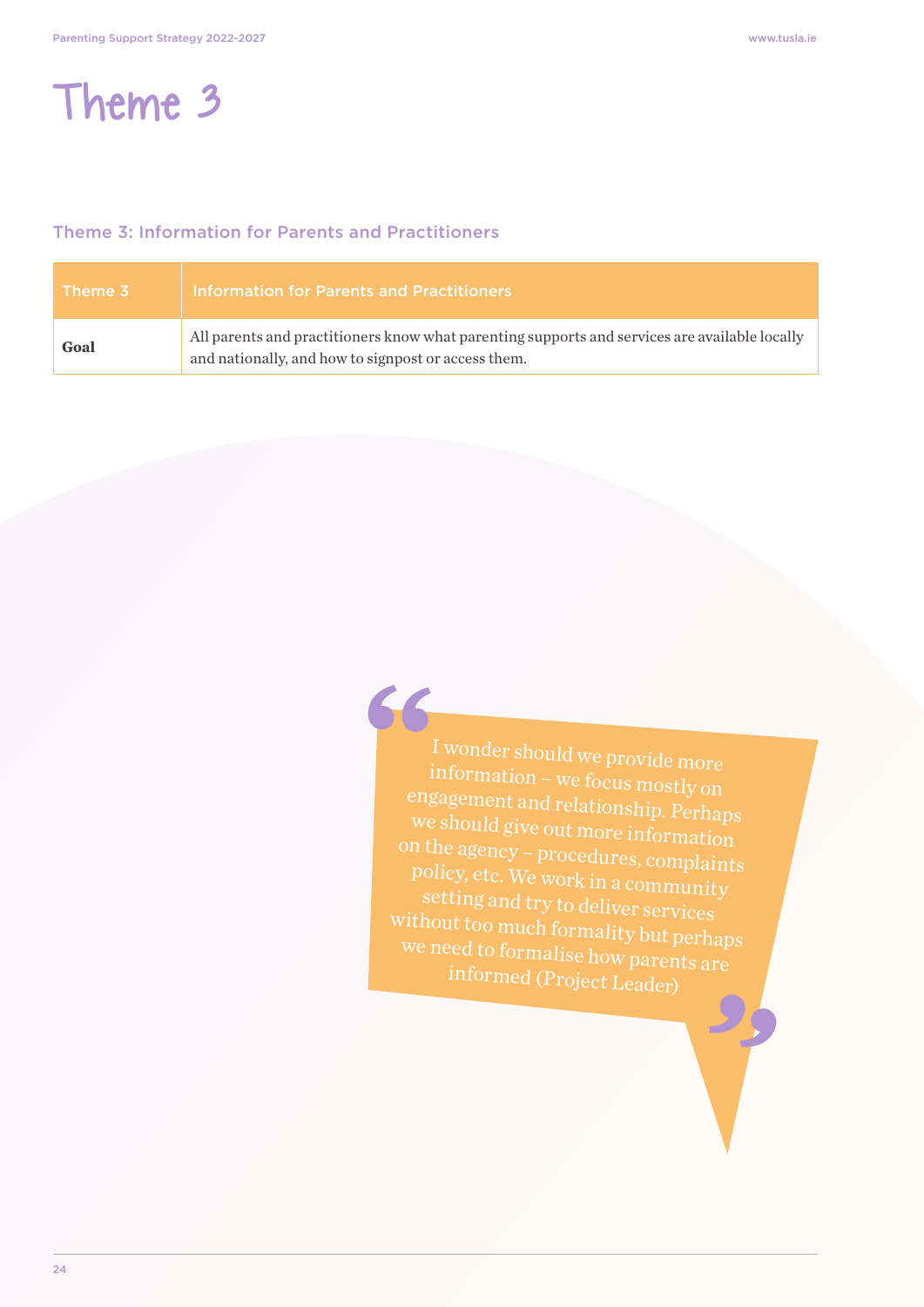#### Table 3. Theme 3 Strategic Actions

| <b>Strategic Actions</b>                          | <b>National Structures and</b><br><b>Frameworks</b> | <b>Leads &amp; Key Partners</b> |
|---------------------------------------------------|-----------------------------------------------------|---------------------------------|
| <b>Ensure the availability of</b>                 | <b>CYPSC</b>                                        | <b>DCEDIY</b>                   |
| high quality, accessible                          |                                                     |                                 |
| information for all parents                       | <b>CFSNs</b>                                        | <b>CYPSC</b>                    |
| by providing effective<br>signposting to services | Parenting Hubs (in some areas)                      | <b>Funded partners</b>          |
|                                                   |                                                     |                                 |
| <b>Enhance the role of Child</b>                  | <b>CFSNs</b>                                        | <b>Senior CFSN Coordinators</b> |
| and Family Support Network                        |                                                     |                                 |
| co-ordinators in the                              |                                                     | <b>CFSN</b> Coordinators        |
| coordination, signposting                         |                                                     |                                 |
| and partnership approach to                       |                                                     | <b>Funded partners</b>          |
| parenting support services in                     |                                                     |                                 |
| local areas.                                      |                                                     |                                 |

I am married and usually you would think it is just for people who are maybe on social welfare or lone parents, you don't think there is help out there for people who are seen as, I don't know... not vulnerable. (P. 22)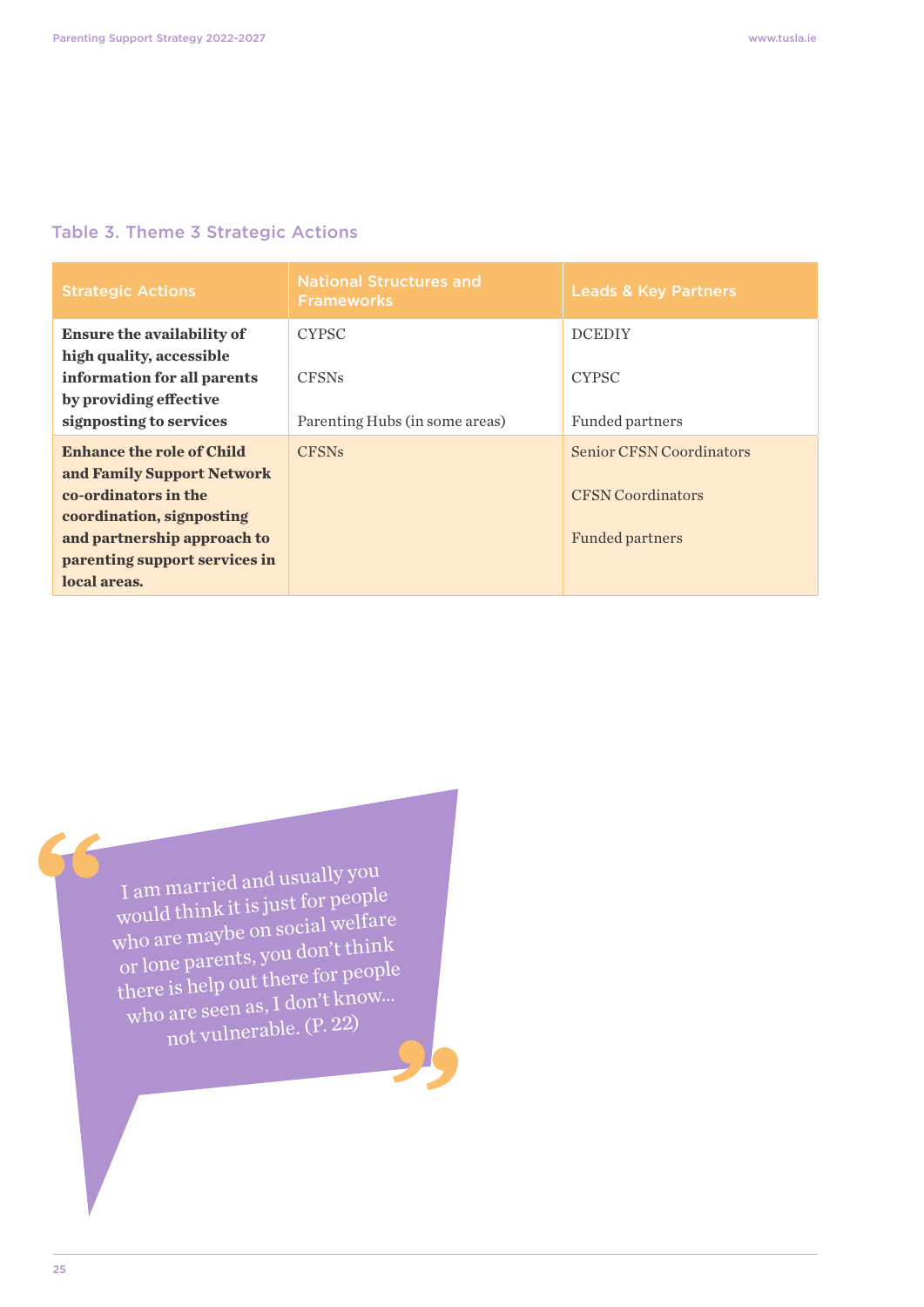### Theme 4

#### Theme 4: Integration and Collaboration

| Theme 4 | Integration and Collaboration                                                                                                 |
|---------|-------------------------------------------------------------------------------------------------------------------------------|
| Goal    | All relevant agencies and sectors work together with parents to consult, plan and deliver<br>parenting services and supports. |

enlighten us in the level of support

I think get the schools on side, get the schools to communicate it … I just feel that that is not targeted, that that is something that has gone to everybody in the school. (P. 18)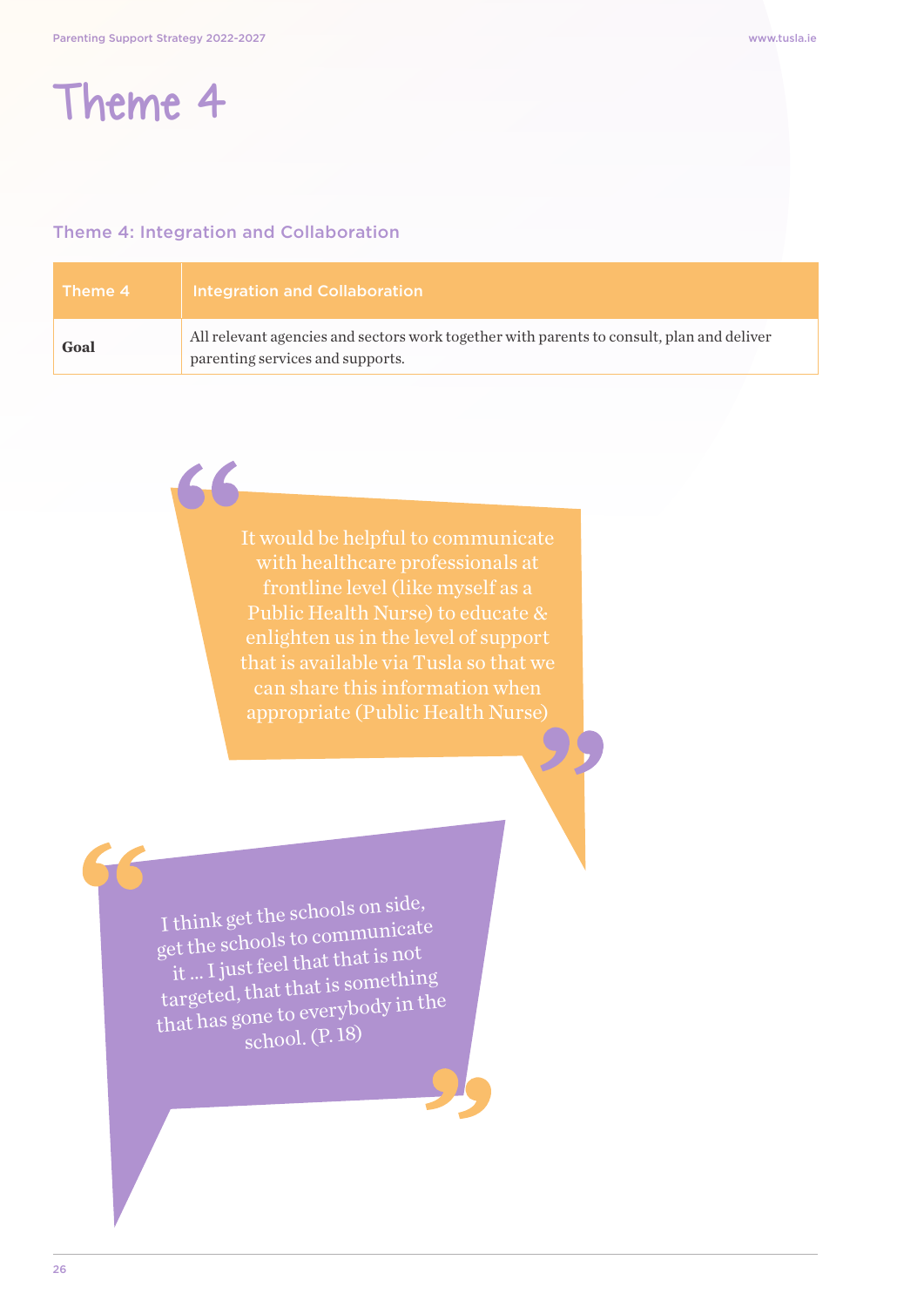#### Table 4. Theme 4 Strategic Actions

| <b>Strategic Actions</b>                                                                                                                                                                                                                    | <b>National Structures and</b><br><b>Frameworks</b>                                       | <b>Leads &amp; Key Partners</b>                                    |
|---------------------------------------------------------------------------------------------------------------------------------------------------------------------------------------------------------------------------------------------|-------------------------------------------------------------------------------------------|--------------------------------------------------------------------|
| Support existing national,<br>regional and area structures<br>to enable collaboration with<br>regard to parenting services                                                                                                                  | Tusla National Parenting Working<br>Group<br>CYPSC parenting sub group                    | Parenting Support Policy Unit,<br><b>DCEDIY</b><br>Funded partners |
| <b>Parental participation is</b><br>encouraged and supported<br>at local and national level<br>by adopting a collaborative<br>approach in the provision of<br>services, seeking to build on<br>parents' existing knowledge<br>and expertise | <b>CYPSC</b><br><b>CFSNs</b><br>Parenting Fora Working group                              | Parents<br><b>Funded partners</b>                                  |
| Provide parental<br>participation training for<br>practitioners                                                                                                                                                                             | <b>WLD</b><br>Parenting Support Champions Project<br>Tusla Parental Participation toolkit |                                                                    |

Tusla needs to produce a very clear Booklet listing their suite of services on parenting support every other organisation that

66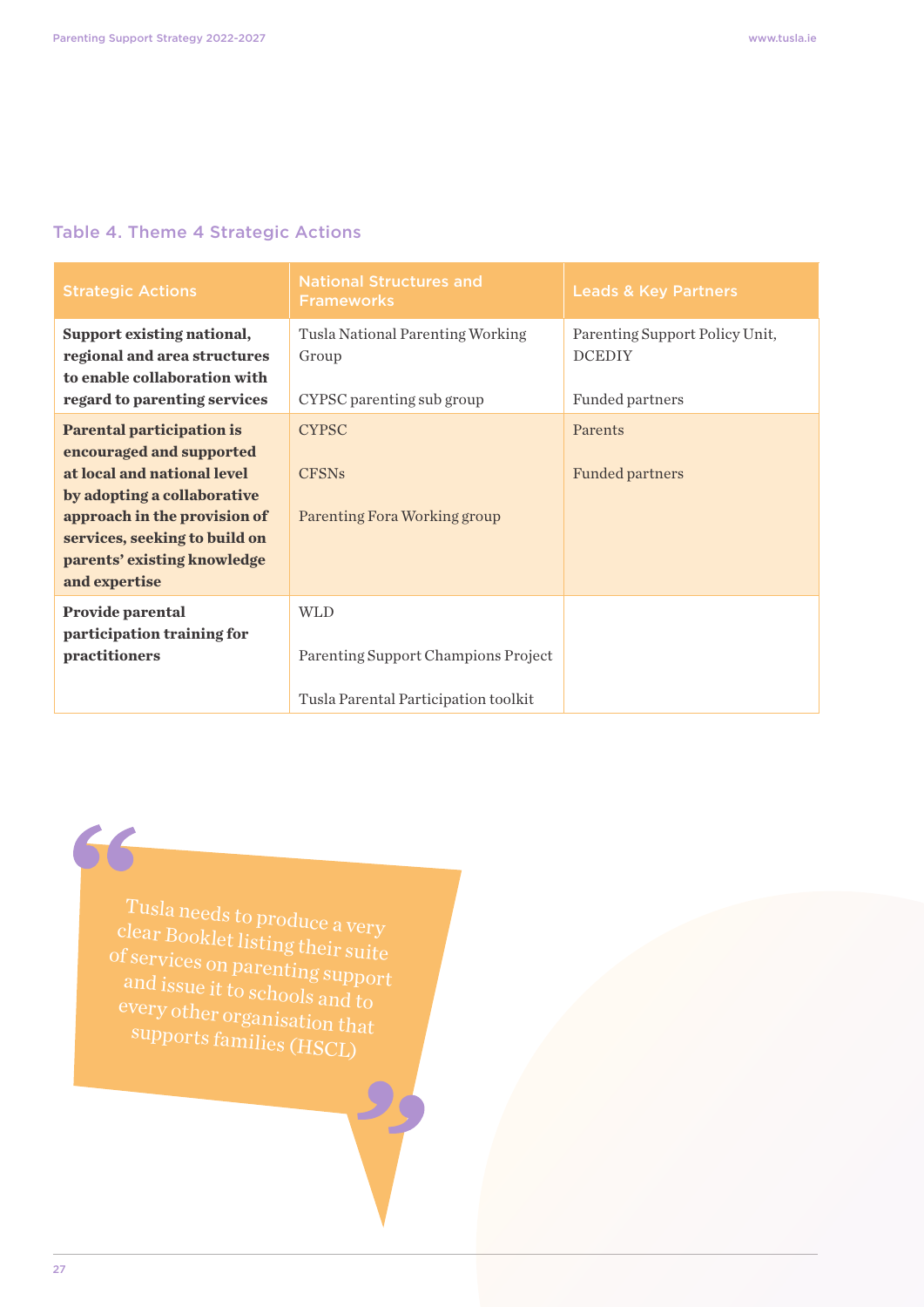### Theme 5

#### Theme 5: Training

| Theme 5 | <b>Training</b>                                                                                                                                                                                                        |
|---------|------------------------------------------------------------------------------------------------------------------------------------------------------------------------------------------------------------------------|
| Goal    | To support practitioners and services to continuously learn and develop knowledge and skills<br>to deliver high quality services to meet the needs of diverse family forms and families with<br>particular challenges. |

In order to meet this goal, Tusla will continue to develop the strategic actions both nationally and locally as well as future activities, while being mindful of current activities in this area.

I think it would be much easier if they could also educate the staff in direct provision, not just us, because some they don't really understand … So I think they really need more training. (P. 46)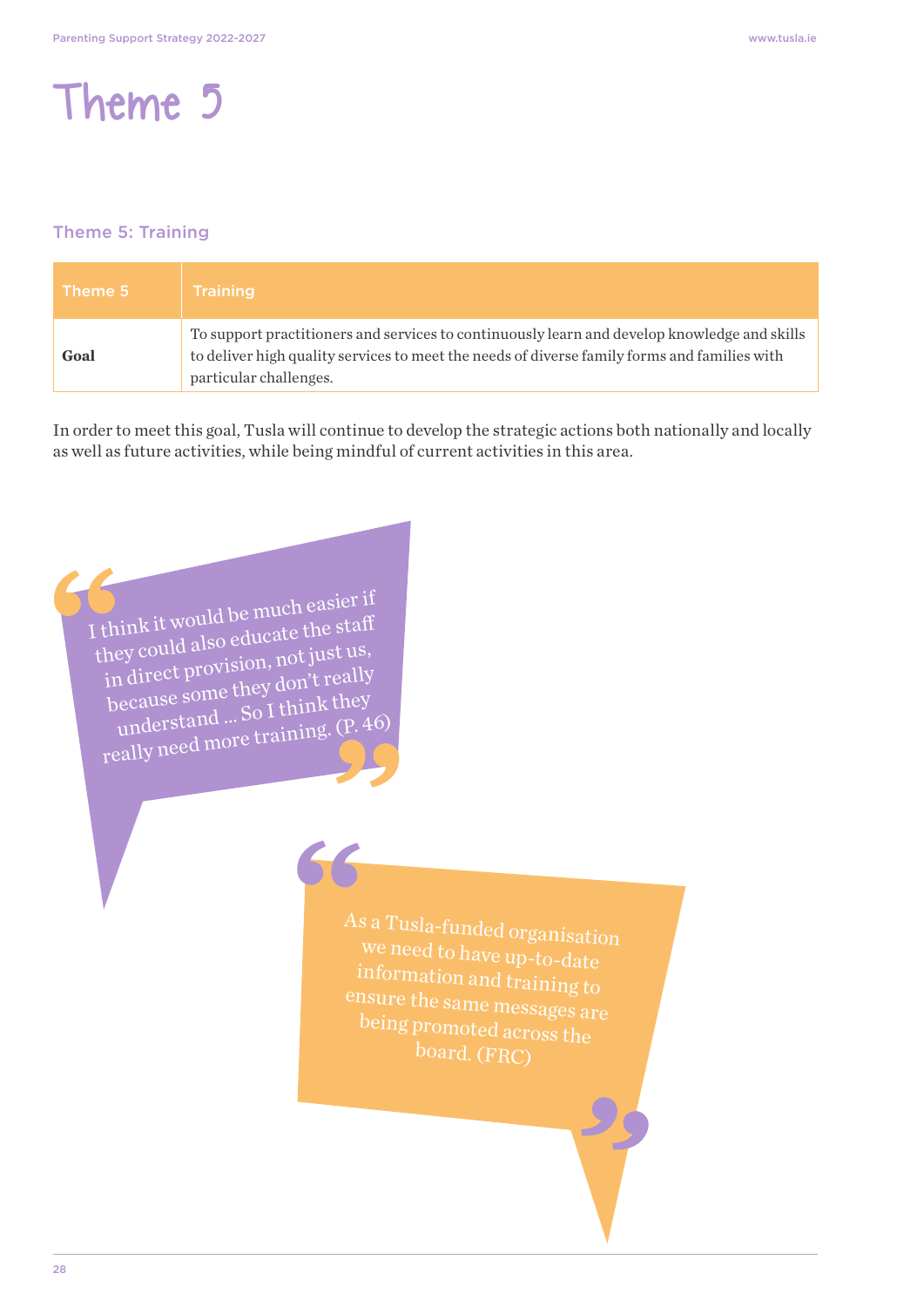#### Table 5. Theme 5 Strategic Actions

| <b>Strategic Actions</b>                                                                                      | <b>National Structures and</b><br><b>Frameworks</b>                      | <b>Leads &amp; Key Partners</b>                              |
|---------------------------------------------------------------------------------------------------------------|--------------------------------------------------------------------------|--------------------------------------------------------------|
| <b>Provide high quality services</b><br>delivered by practitioners<br>with appropriate training and<br>skills | Service provision through SLA<br>agreements<br><b>WLD</b>                | Tusla staff<br>Practitioners from funded agencies            |
| <b>Establish a greater</b><br>understanding of the support,<br>needs and preferences of<br>specific groups    | <b>CYPSC</b><br><b>CFSNs</b><br>Area commissioning plans                 | Parents<br>Practitioners from Tusla & funded<br>agencies     |
| Make staff aware of available<br>training                                                                     | <b>WLD</b><br>Parenting Support Champions Project                        | <b>PSCs</b><br><b>WLD</b>                                    |
| <b>Continue to support</b><br>and develop learning<br>communities                                             | <b>Parenting Support Champions Project</b><br><b>CYPSC</b><br><b>WLD</b> | Tusla staff<br>Practitioners from funded agencies<br>Parents |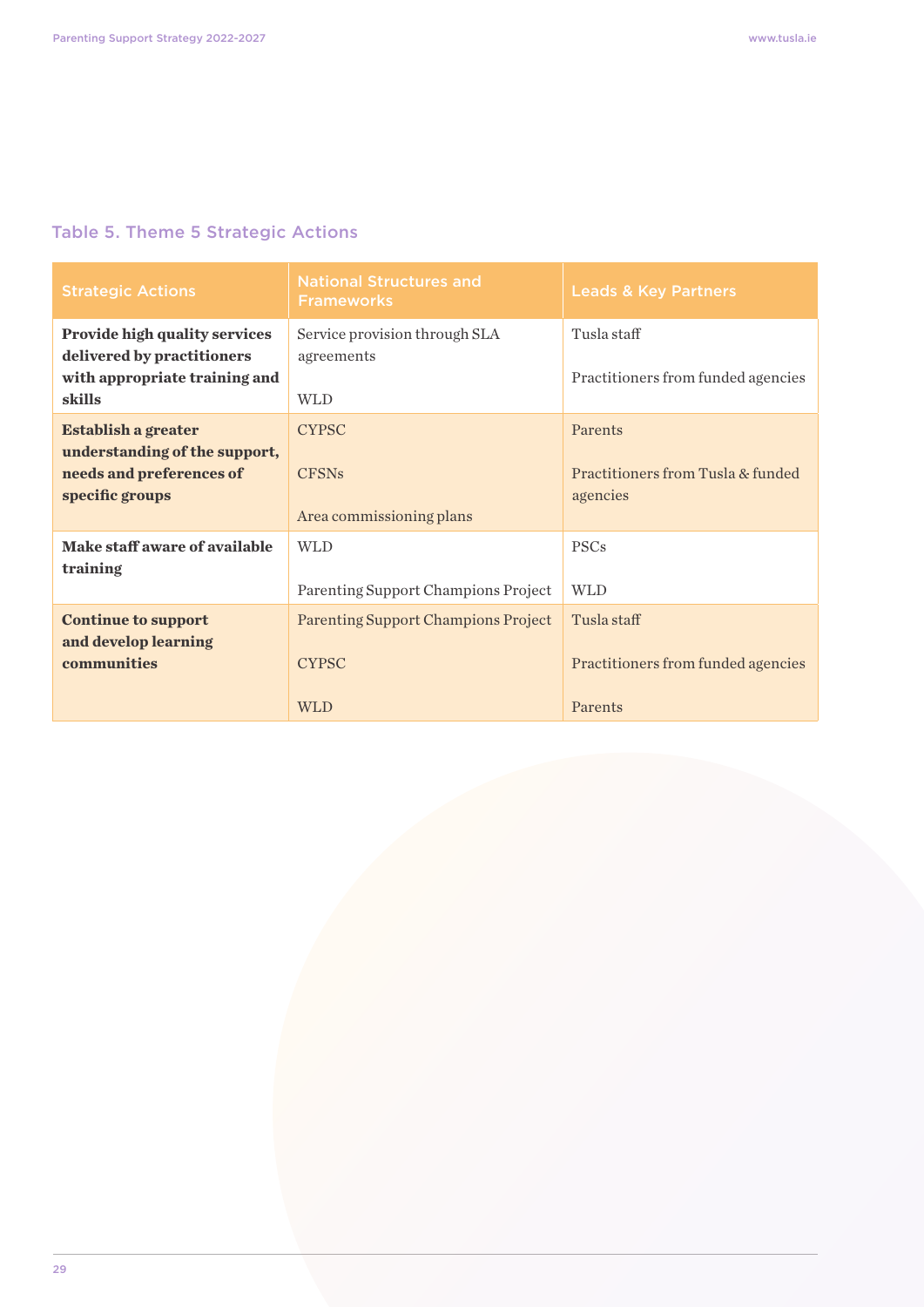### Theme 6

#### Theme 6: Evidence on effective practice

| Theme 6 | <b>Evidence on effective practice</b>                                                                                                                                                    |
|---------|------------------------------------------------------------------------------------------------------------------------------------------------------------------------------------------|
| Goal    | Use the best evidence, information, and feedback available to improve services provided in<br>partnership with children, parents and communities so that they can benefit from services. |

In order to meet this goal, Tusla will continue to develop the strategic actions both nationally and locally as well as future activities, while being mindful of current activities in this area.

![](_page_29_Picture_6.jpeg)

what already exists

66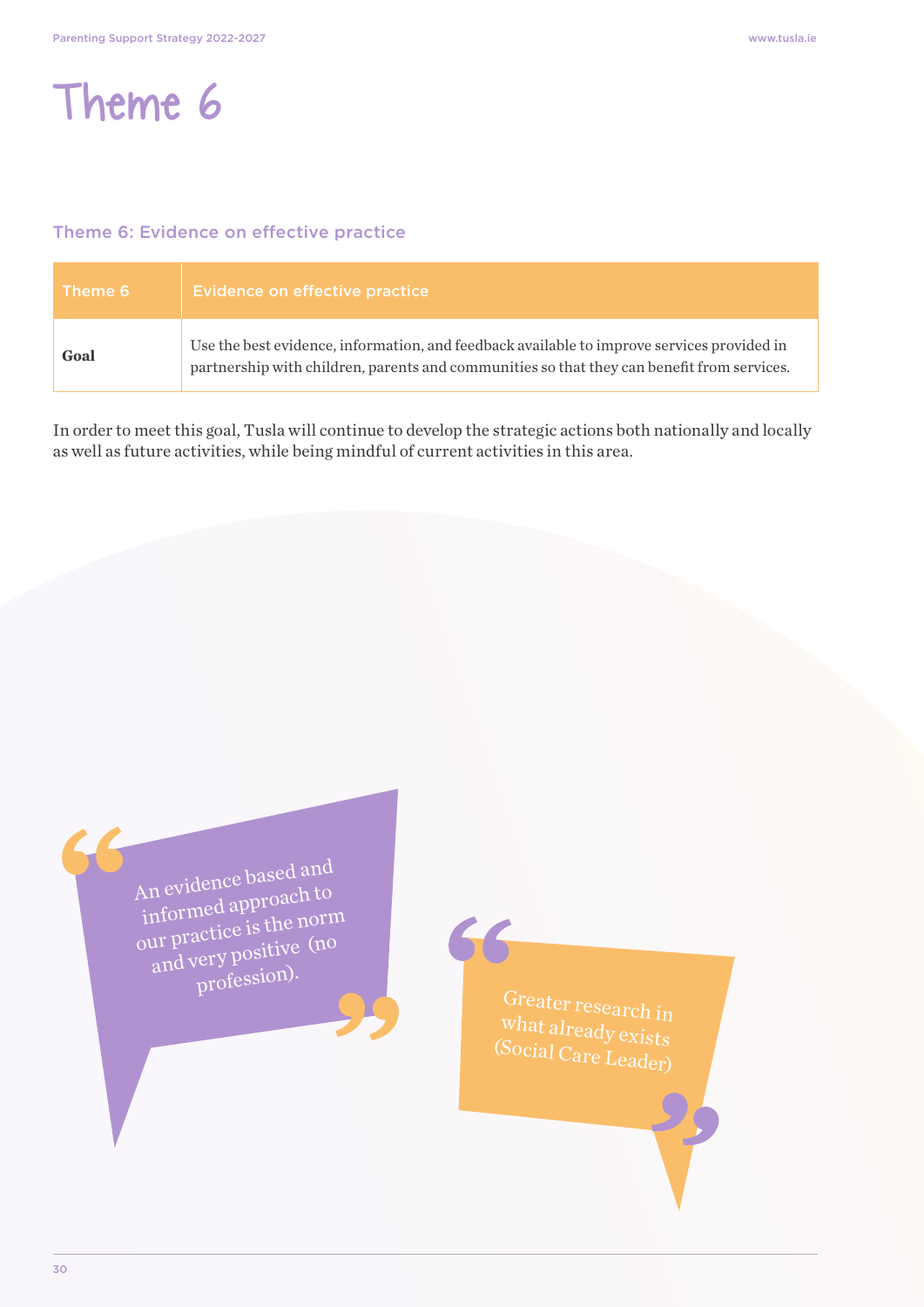#### Table 6. Theme 6 Strategic Actions

| <b>Strategic Actions</b>                                                                                                                                              | <b>National Structures and</b><br><b>Frameworks</b>                                    | <b>Leads &amp; Key Partners</b>                 |
|-----------------------------------------------------------------------------------------------------------------------------------------------------------------------|----------------------------------------------------------------------------------------|-------------------------------------------------|
| <b>Use of Parental Participation</b><br><b>Guidance Documents and</b><br>practice tools for engaging                                                                  | Supporting Parents: A National Model<br>of Parenting Support Services                  | Parenting Support Policy Unit,<br><b>DCEDIY</b> |
| parents                                                                                                                                                               | Parenting24seven                                                                       | Funded partners                                 |
|                                                                                                                                                                       | Parental participation toolkit                                                         | Tusla staff                                     |
|                                                                                                                                                                       | Parenting Support Champions Project                                                    | <b>PSCs</b>                                     |
|                                                                                                                                                                       | E-learning modules                                                                     |                                                 |
| <b>Actively promote</b><br>participation of service<br>users in the design, planning,<br>delivery and evaluation of<br>Tusla services.                                | Tusla Parenting Fora Working Group                                                     | Parents<br>Tusla staff across the continuum     |
| Develop high quality data<br>collection, monitoring<br>and evaluation to build an<br>evidence base on parenting<br>supports and ensure evidence<br>informed practice. | <b>Family Support Metrics</b><br>Tusla outcomes framework<br>Tusla Research department | Research colleagues                             |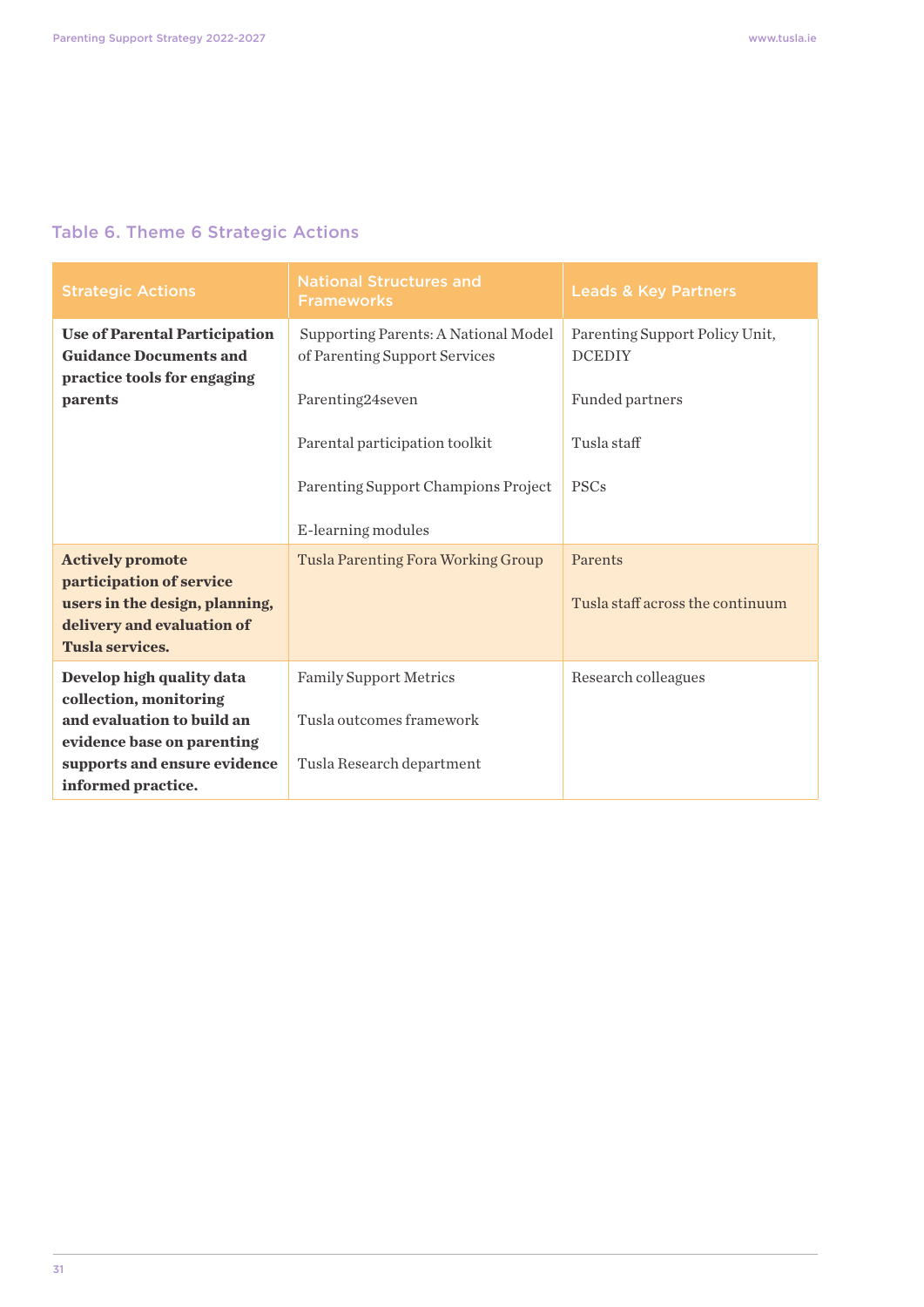### Part 4: Implementation plans (the how of achieving our strategy)

#### Use this Strategy to develop yearly implementation plans for each of the years 2022 to 2027 inclusive.

This national Parenting Strategy will act as a framework to help us develop a plan to implement this Strategy. We will use the themes, goals and strategic actions in this document to create a detailed implementation plan for each of the five years. These yearly plans will give a national overview of the actions that will be supported and implemented at an area level.

#### Each implementation plan

The implementation plan will list, where evident:

- timeframes
- key partners
- responsible leads
- key indicators (signs of success towards achieving our goals).

#### Use key indicators (milestones) to monitor progress towards goals

We will identify key indicators in implementation plans. This will allow for ongoing monitoring and reporting of progress against yearly and longer goals.

#### Good governance to help ensure success

The Tusla National Parenting Working Group, which is chaired by the Tusla Parenting Lead, will provide governance for the Strategy. This group comprises Tusla colleagues, together with partners from the community, the voluntary sector and the Department of Children, Equality, Disability, Integration and Youth (DCEDIY). This working group will report through the Tusla Parenting Lead to the Tusla National Operations group.

![](_page_31_Picture_15.jpeg)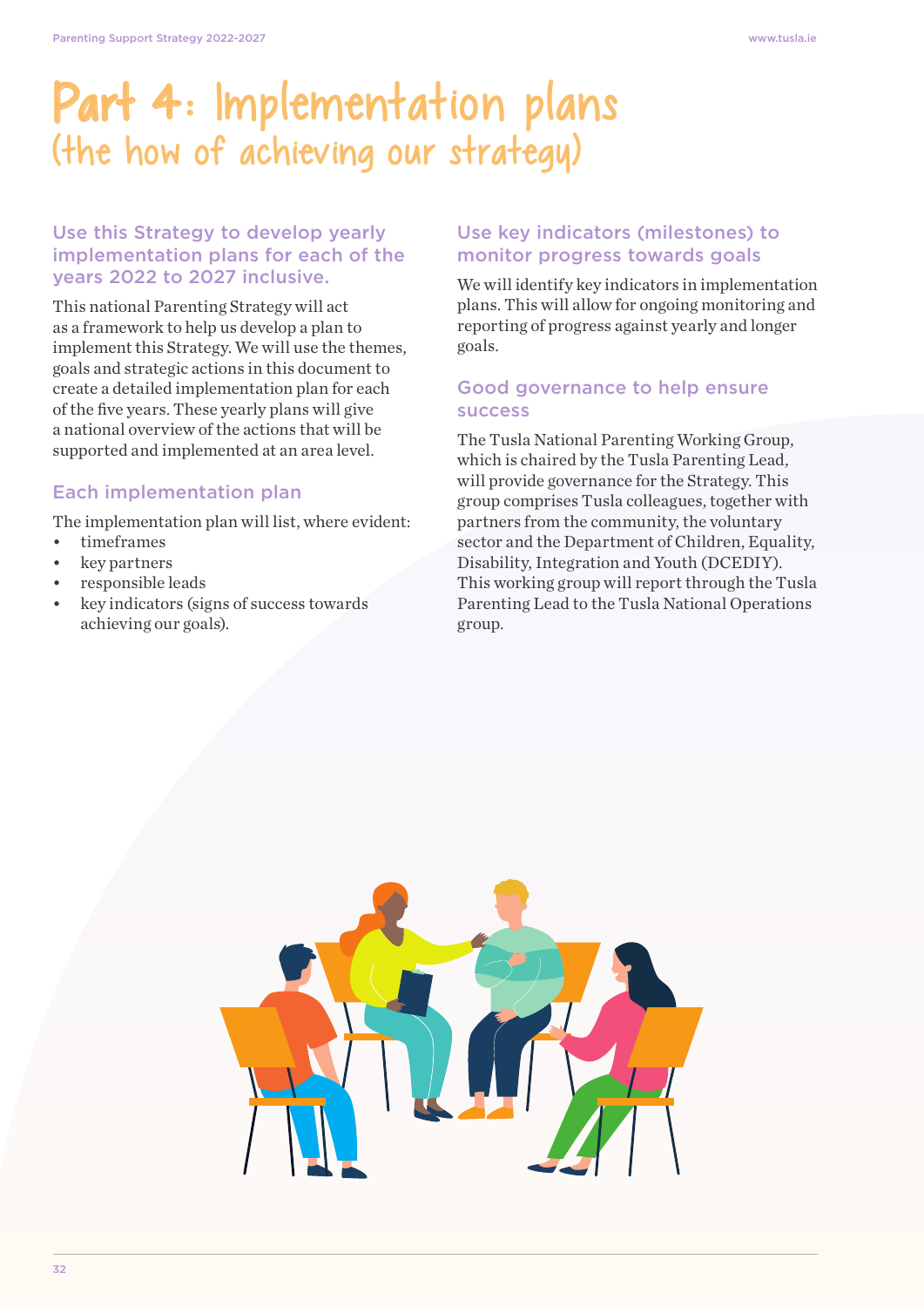## Acknowledgements

We would like to thank everyone who contributed to the development of this Parenting Support strategy. Special thanks to the parents who gave their time and participated in semi structured interviews and focus groups and to the Tusla staff and community partners who participated in the consultations and completed the surveys.

We would especially like to thank the members of the Parenting Support Strategy Working Group:

#### **Catherine O'Donohoe, National Parenting Lead (Chair)**

**Caroline Jordan, National Policy Manager Family Support and Social Inclusion**

**Yvonne Tuohy, Administrative Support PPFS** 

**Nicola Kane, Training & Development Officer WLD**

**Lisa O'Reilly, Training & Development Officer WLD**

**Maria Tobin, National Manager, TESS**

**Helen Rouine, Quality Improvement Manager, Quality Assurance Directorate, Childrens Service Regulation**

**Steven Peet, Quality Assurance & Monitoring Officer**

**Clare Murphy, Regional Chief Officer South East/South West**

#### **Valerie Everard, DSGBV Services**

Thank you to our colleagues from the Child and Family Research Centre at NUIG Dr. Carmel Devaney, Dr. Rosemary Crosse, Dr. Patricia O'Connor and Dr. Rebecca Jackson who were commissioned to undertake the research for the strategy and who contributed to this comprehensive body of work.

A special mention to the guidance and support offered by the Tusla National Parenting Working Group, and our National Operations group.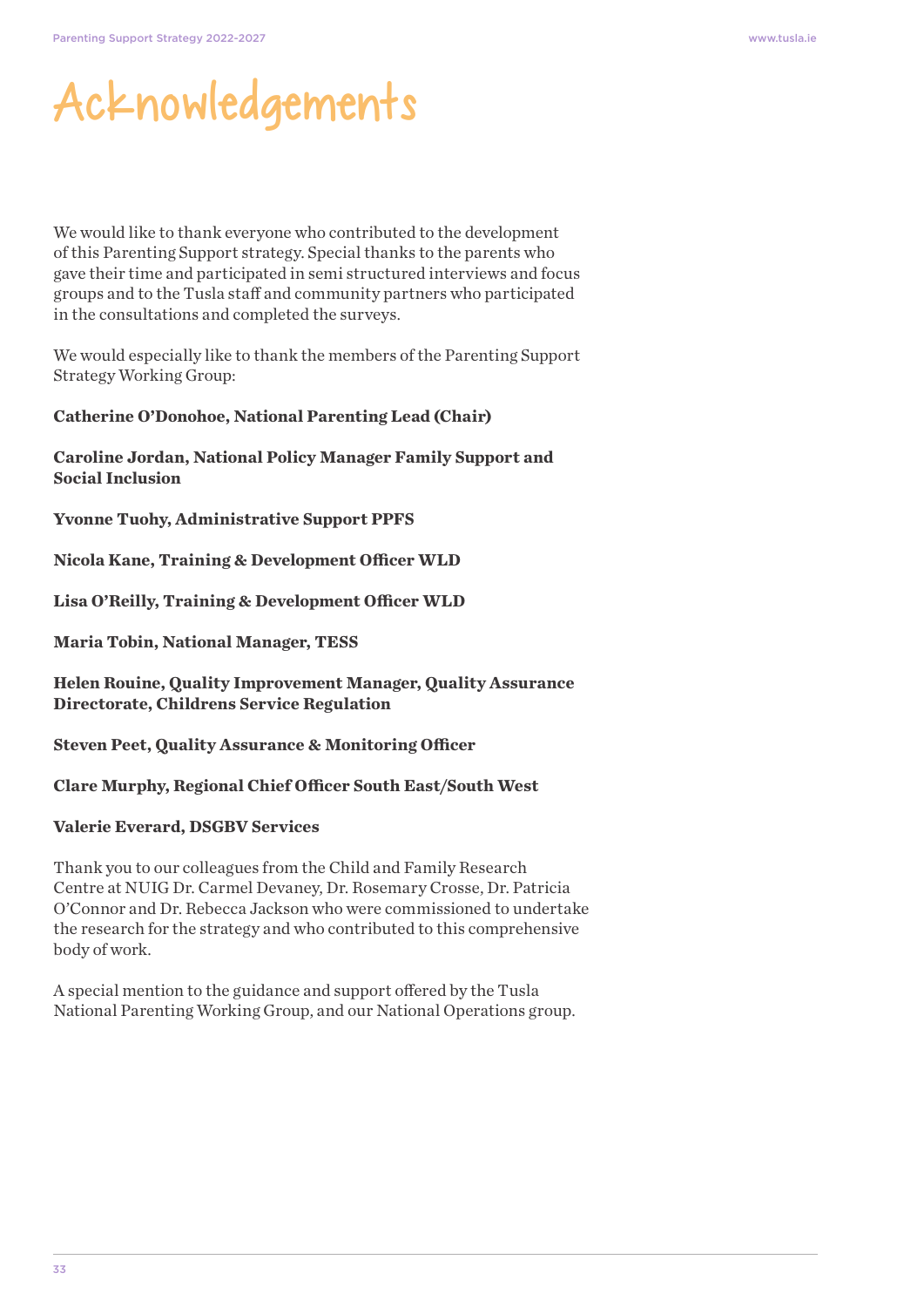### References

*Child and Family Agency Act 2013.* Dublin: Stationery Office.

*Child Care Act 1991.* Dublin: Stationery Office.

Connolly, N. & Devaney C., (2016) *Working with families: a review of the literature on parental participation.* Galway: The UNESCO Child and Family Research Centre, the National University of Ireland, Galway.

Darlington, Y., Healy, K., & Feeney, J.A. (2010) 'Challenges in implementing participatory practice in child protection: A contingency approach', *Children and Youth Services Review,* 32(7), 1020–27

DCEDIY (Department of Children, Equality, Disability, Integration and Youth) (forthcoming) *Supporting parents: a national model of parenting support services.*  Dublin: Government Publications.

DCYA (Department of Children and Youth Affairs) (2014) Better Outcomes, Brighter Futures: The national policy framework for children and young people 2014-2020. Dublin: Government Publications.

DCYA (Department of Children and Youth Affairs) (2015) *High level policy statement on supporting parents and families (parenting and family support).* Dublin: Government Publications.

Department of the Taoiseach (2020) *Programme for government: our shared future.* Available at: https://assets.gov.ie/130911/fe93e24e-dfe0-40ff-9934 def2b44b7b52.pdf (Accessed 31 March 2022).

Gillen, A., Tuohy, O., Morrissey, M., Gaynor, J., Canavan, J., Devaney, C., Landy, F., and Coen, L. (2013) *Investing in families: supporting parents to improve outcomes for children:* Child and Family Agency (Tusla).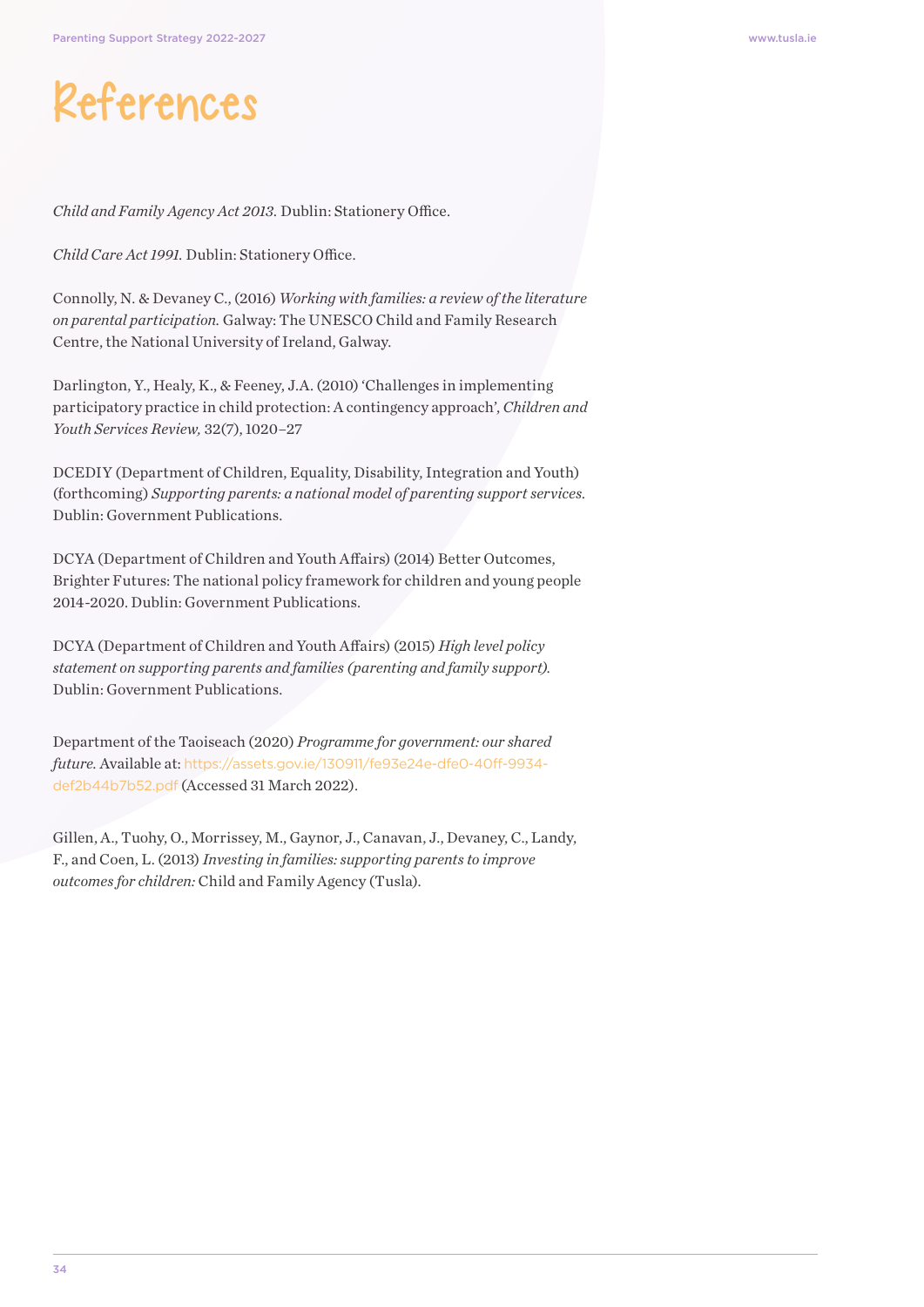Government of Ireland (2019) *First 5 A whole of government strategy for babies, young people and their families 2019-2028*. Available at: https://assets.gov. ie/31184/62acc54f4bdf4405b74e53a4afb8e71b.pdf (Accessed 31 March 2022).

Government of Ireland (2020) *Roadmap for social inclusion 2020–2025.*  Available at: https://assets.gov.ie/46557/bf7011904ede4562b925f98b15c4f1b5. pdf (Accessed 31 March 2022).

Hardiker, P., Exton. K., et al., (1991) Policies and perspectives in preventive child care, Avebury: Aldershot.

Healy, K., Darlington, Y. & Feeney, J.A. (2011) 'Parents' participation in child protection practice: Toward respect and inclusion', *Families in Society,* 92(3), 282–88.

Katz, I., La Placa, V. & Hunter, S. (2007) *Barriers to inclusion and successful engagement of parents in mainstream services*, Joseph Rowntree Foundation. Lundy, L. (2007) 'Voice is not enough: Conceptualising Article 12 of the United Nations Convention on the Rights of the Child', British Educational Research Journal, Vol. 33, No. 6, pp. 927-42.

Tusla: Child and Family Agency (2018) *Tusla Child and Family Agency Corporate Plan 2018-2020*. Available at: www.tusla.ie/uploads/content/Tusla\_Corporate\_ Plan\_20-18\_-\_2020.PDF (Accessed 31 March 2022).

Tusla: Child and Family Agency (2021) *Tusla Child and Family Agency Corporate Plan 2021-2023*. Available at: https://www.tusla.ie/uploads/content/Tusla-CP-English-spreads-page.pdf (Accessed 31 March 2022).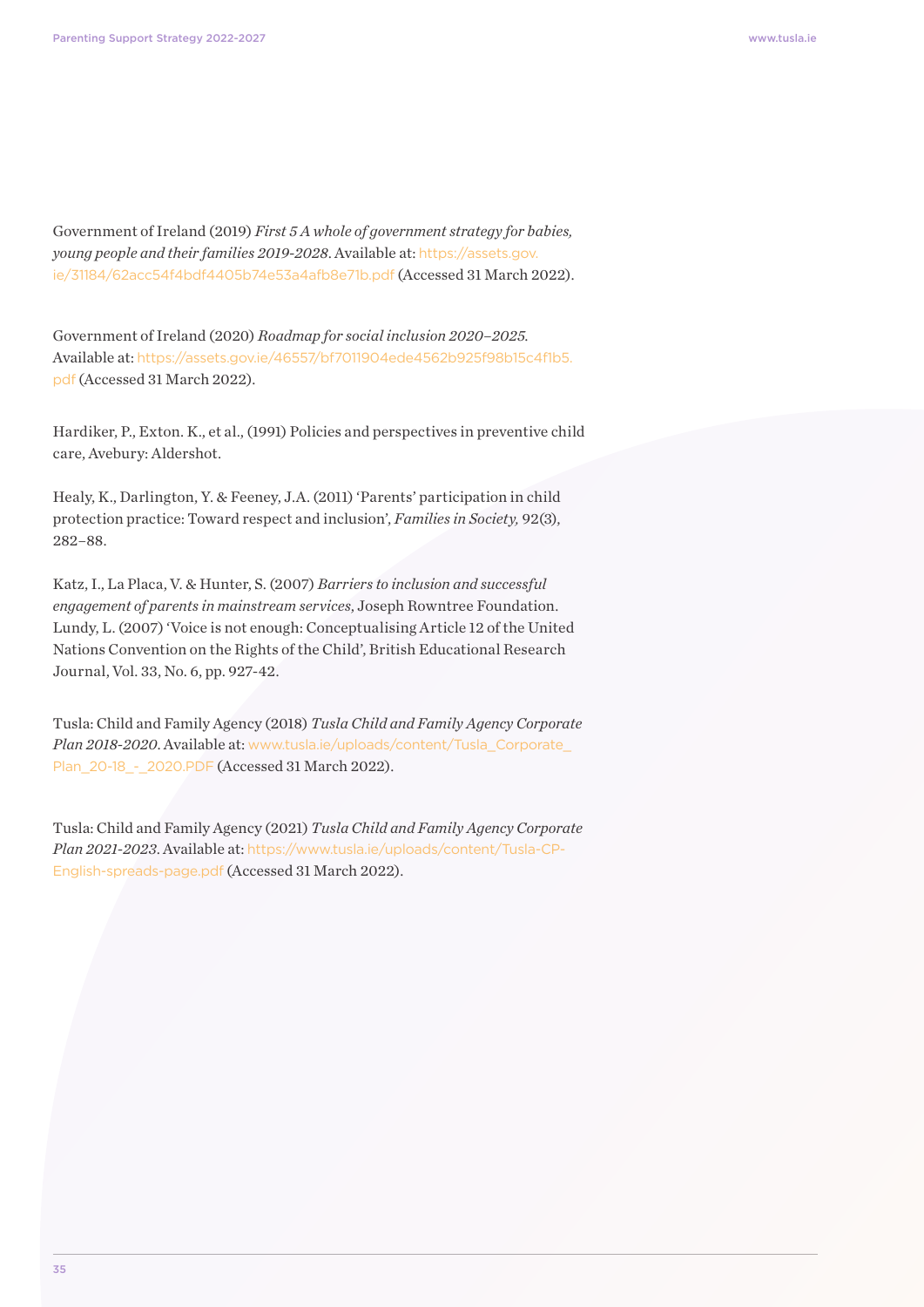. . . . .

| <b>Notes</b> |
|--------------|
|              |
|              |
|              |
|              |
|              |
|              |
|              |
|              |
|              |
|              |
|              |
|              |
|              |
|              |
|              |
|              |
|              |
|              |
|              |
|              |
|              |
|              |
|              |
|              |
|              |
|              |
|              |
|              |
|              |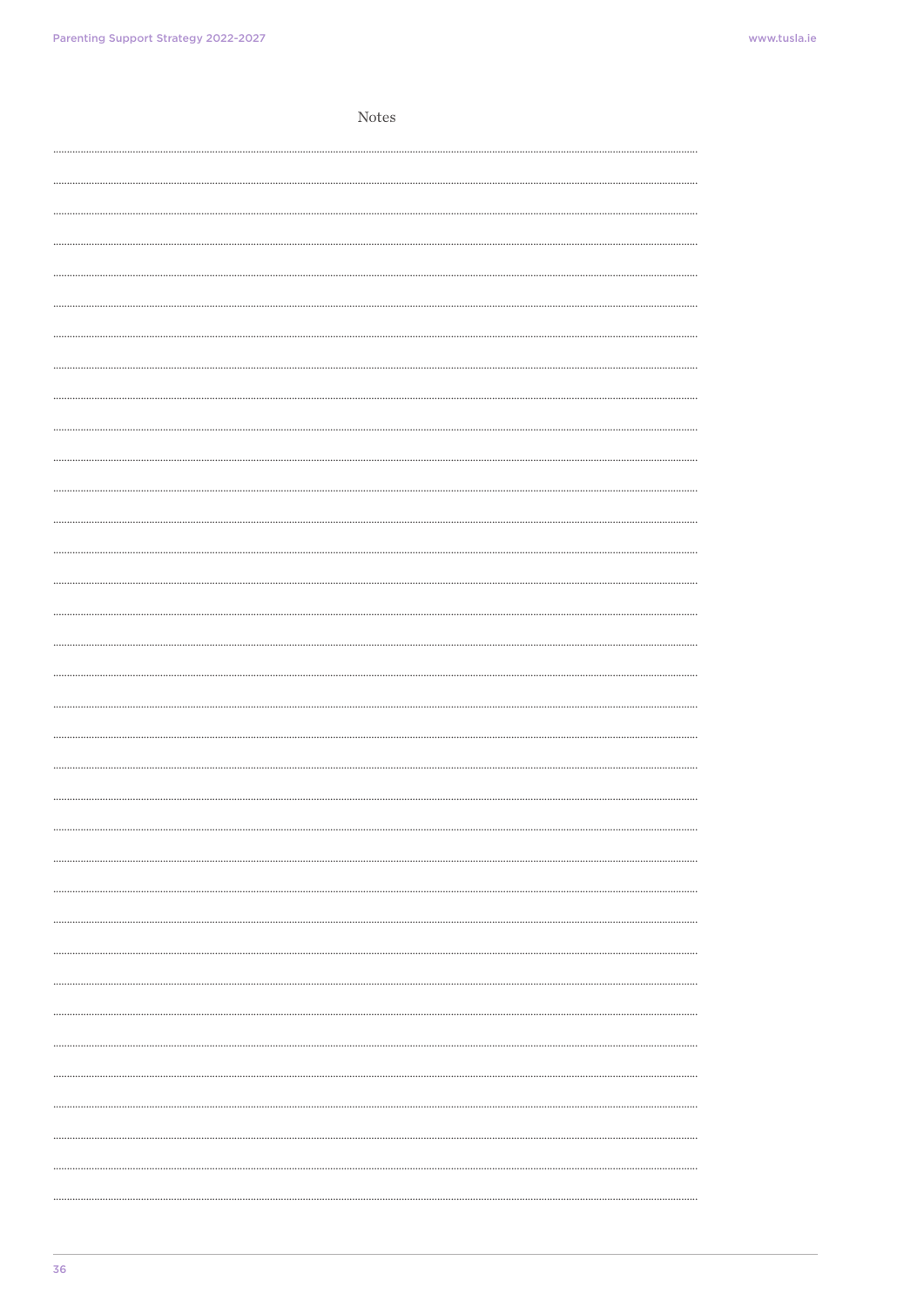.....

| <b>Notes</b> |
|--------------|
|              |
|              |
|              |
|              |
|              |
|              |
|              |
|              |
|              |
|              |
|              |
|              |
|              |
|              |
|              |
|              |
|              |
|              |
|              |
|              |
|              |
|              |
|              |
|              |
|              |
|              |
|              |
|              |
|              |
|              |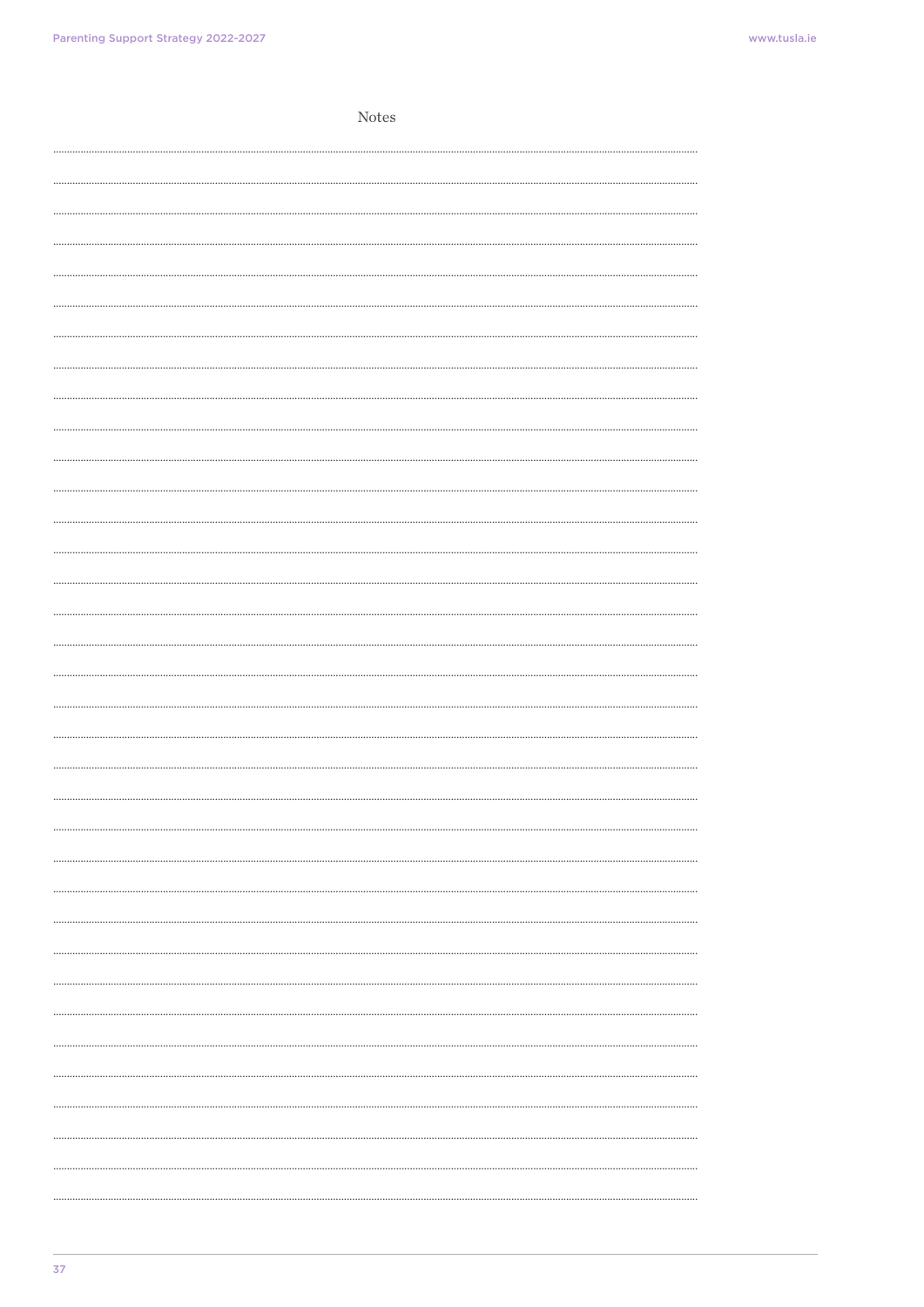![](_page_37_Picture_2.jpeg)